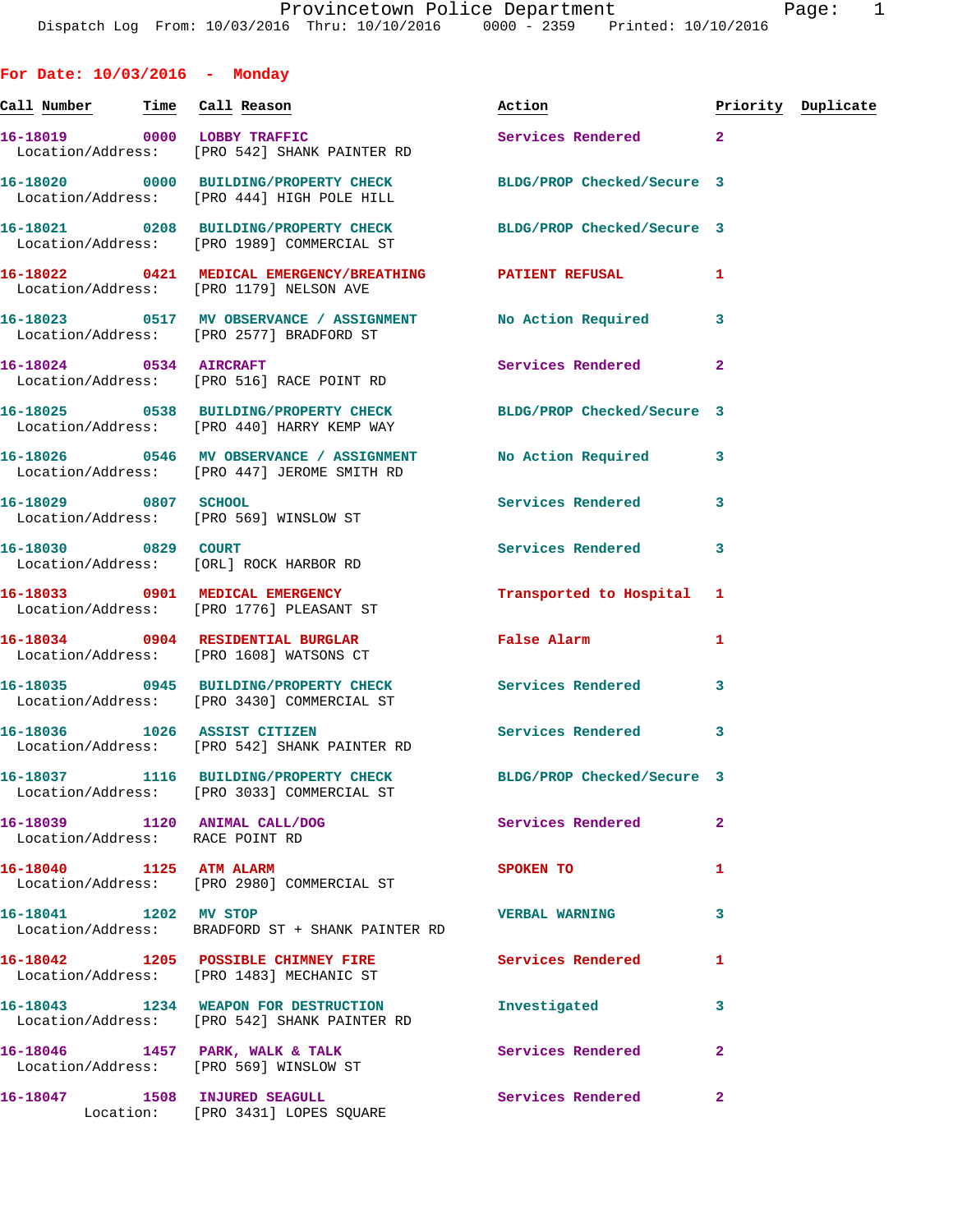|                                      | Provincetown Police Department The Page: 2<br>Dispatch Log From: 10/03/2016 Thru: 10/10/2016 0000 - 2359 Printed: 10/10/2016 |                           |                |  |
|--------------------------------------|------------------------------------------------------------------------------------------------------------------------------|---------------------------|----------------|--|
| Location/Address: [PRO 3440] ROUTE 6 | 16-18048 1525 MV OBSERVANCE / ASSIGNMENT Services Rendered 3                                                                 |                           |                |  |
|                                      | 16-18059 1525 FOUND BAG<br>Location/Address: [PRO 105] COMMERCIAL ST                                                         | Services Rendered 3       |                |  |
|                                      | 16-18049 1540 ASSIST CITIZEN<br>Location/Address: [PRO 1738] BRADFORD ST                                                     | Services Rendered 3       |                |  |
|                                      | 16-18050 1548 MEDICAL EMERGENCY<br>Location/Address: [PRO 1972] WINTHROP ST                                                  | Transported to Hospital 1 |                |  |
|                                      | 16-18051 1549 MV STOP<br>Location/Address: [PRO 2513] ROUTE 6                                                                | <b>VERBAL WARNING</b>     | $\mathbf{3}$   |  |
| Location/Address: [PRO 2521] ROUTE 6 | 16-18052 1552 MV OBSERVANCE / ASSIGNMENT Services Rendered                                                                   |                           | 3              |  |
|                                      | 16-18053 1555 PARK, WALK & TALK 1988 Services Rendered<br>Location/Address: [PRO 105] COMMERCIAL ST                          |                           | $\overline{2}$ |  |
| Location/Address: [PRO 2513] ROUTE 6 | 16-18054 1603 MV STOP                                                                                                        | <b>VERBAL WARNING</b>     | 3              |  |
| 16-18055 1607 MV STOP                | Location/Address: [PRO 2513] ROUTE 6                                                                                         | <b>VERBAL WARNING</b>     | $\mathbf{3}$   |  |
| Location/Address: [PRO 2513] ROUTE 6 | 16-18056 1612 MV STOP                                                                                                        | <b>VERBAL WARNING</b>     | 3              |  |
| Location/Address: [PRO 2521] ROUTE 6 | 16-18057 1645 MV OBSERVANCE / ASSIGNMENT Services Rendered 3                                                                 |                           |                |  |
| Location/Address: WINSLOW ST         | 16-18058 1659 LOST CAT/FOUND 16-18058 Rendered                                                                               |                           | $\mathbf{2}$   |  |
|                                      | 16-18060 1725 BUILDING/PROPERTY CHECK BLDG/PROP Checked/Secure 3<br>Location/Address: [PRO 1780] JOHNSON ST                  |                           |                |  |
|                                      | 16-18061 1730 PARK, WALK & TALK<br>Location: [PRO 3431] LOPES SQUARE                                                         | Services Rendered 2       |                |  |
|                                      | 16-18062 1737 BUILDING/PROPERTY CHECK Services Rendered<br>Location/Address: [PRO 2481] TREMONT ST                           |                           |                |  |
|                                      | 16-18063 1741 BUILDING/PROPERTY CHECK Services Rendered<br>Location/Address: [PRO 564] BAYBERRY AVE                          |                           | 3              |  |
|                                      | 16-18064 1841 PARK, WALK & TALK<br>Location: [PRO 3431] LOPES SQUARE                                                         | Services Rendered         | $\overline{2}$ |  |
|                                      | 16-18065 1851 COMPLAINT<br>Location/Address: [PRO 356] COMMERCIAL ST                                                         | SPOKEN TO                 | 3              |  |
|                                      | 16-18066 1855 BUILDING/PROPERTY CHECK BLDG/PROP Checked/Secure 3<br>Location/Address: [PRO 519] RACE POINT RD                |                           |                |  |
|                                      | 16-18068 1952 BUILDING/PROPERTY CHECK BLDG/PROP Checked/Secure 3<br>Location/Address: [PRO 3033] COMMERCIAL ST               |                           |                |  |
|                                      | 16-18067 1957 BUILDING/PROPERTY CHECK Services Rendered 3<br>Location/Address: [PRO 1638] COMMERCIAL ST                      |                           |                |  |
|                                      | 16-18069 2009 BUILDING/PROPERTY CHECK Services Rendered<br>Location/Address: [PRO 182] COMMERCIAL ST                         |                           | 3              |  |
|                                      | 16-18070 2010 BUILDING/PROPERTY CHECK BLDG/PROP Checked/Secure 3<br>Location/Address: [PRO 105] COMMERCIAL ST                |                           |                |  |
| 16-18073   2051   ANIMAL CALL        |                                                                                                                              | Services Rendered 2       |                |  |

Location/Address: [PRO 248] COMMERCIAL ST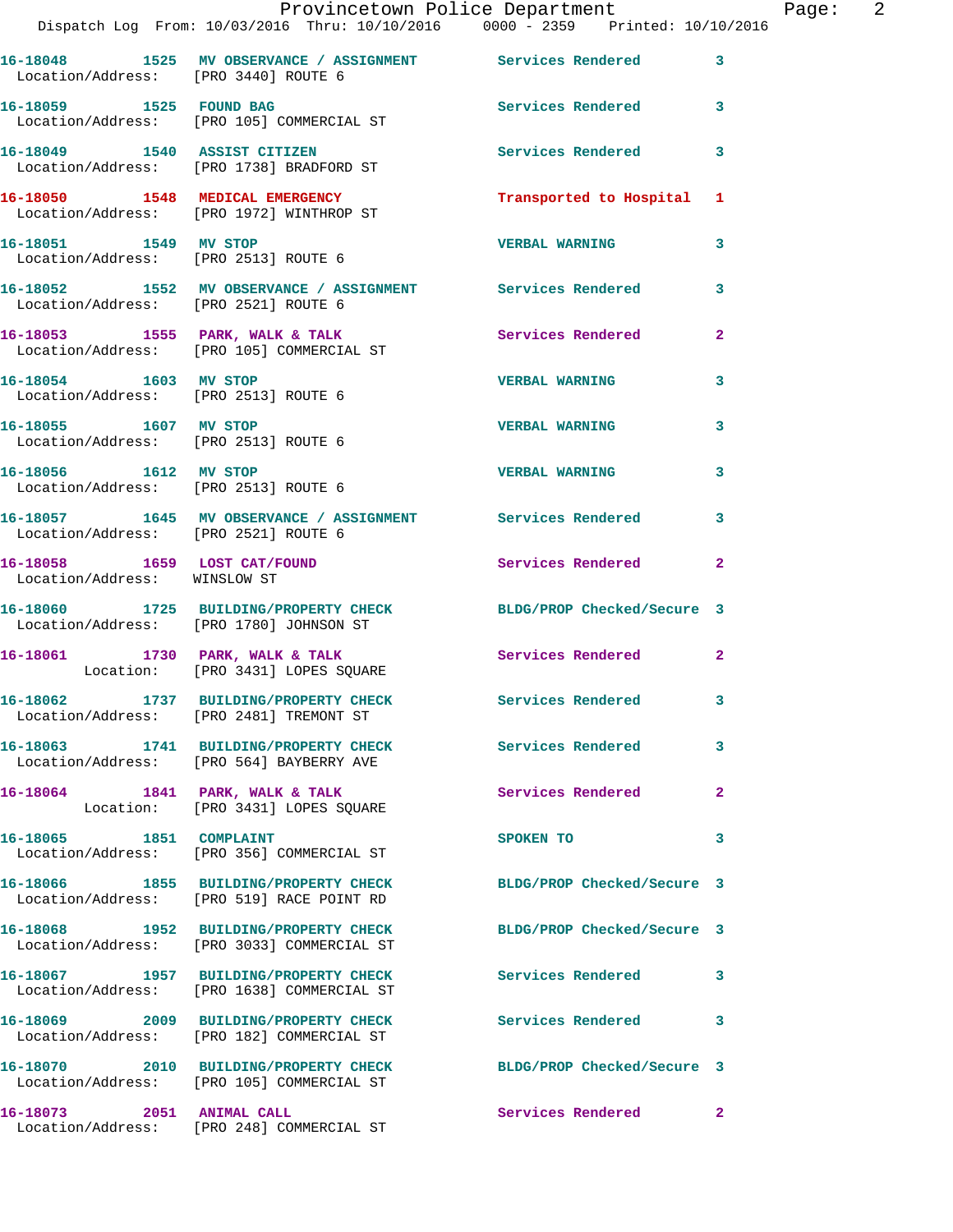|                                        | Provincetown Police Department<br>Dispatch Log From: 10/03/2016 Thru: 10/10/2016 0000 - 2359 Printed: 10/10/2016 |                            | $\overline{3}$<br>Page: |  |
|----------------------------------------|------------------------------------------------------------------------------------------------------------------|----------------------------|-------------------------|--|
| Location/Address: [PRO 569] WINSLOW ST | 16-18074 2150 BUILDING/PROPERTY CHECK BLDG/PROP Checked/Secure 3                                                 |                            |                         |  |
|                                        | 16-18076 2349 MV OBSERVANCE / ASSIGNMENT Services Rendered 3<br>Location/Address: BRADFORD ST + HOWLAND ST       |                            |                         |  |
|                                        | 16-18077 2356 BUILDING/PROPERTY CHECK BLDG/PROP Checked/Secure 3<br>Location/Address: [PRO 99] COMMERCIAL ST     |                            |                         |  |
| For Date: $10/04/2016$ - Tuesday       |                                                                                                                  |                            |                         |  |
|                                        | 16-18075 0000 LOBBY TRAFFIC<br>Location/Address: [PRO 542] SHANK PAINTER RD                                      | Services Rendered 2        | 25                      |  |
|                                        | 16-18078 0014 BUILDING/PROPERTY CHECK<br>Location/Address: [PRO 1989] COMMERCIAL ST                              | BLDG/PROP Checked/Secure 3 |                         |  |
| Location/Address: [PRO 569] WINSLOW ST | 16-18079 0034 BUILDING/PROPERTY CHECK                                                                            | BLDG/PROP Checked/Secure 3 |                         |  |
| Location/Address: [PRO 569] WINSLOW ST | 16-18080 0034 BUILDING/PROPERTY CHECK BLDG/PROP Checked/Secure 3                                                 |                            |                         |  |
|                                        | 16-18081 0052 BUILDING/PROPERTY CHECK BLDG/PROP Checked/Secure 3<br>Location/Address: [PRO 2540] RACE POINT RD   |                            |                         |  |
|                                        | 16-18082 0057 MV OBSERVANCE / ASSIGNMENT Services Rendered<br>Location/Address: BRADFORD ST + RYDER ST           |                            | $\mathbf{3}$            |  |
| Location/Address: [PRO 3222] ALDEN ST  | 16-18083 0100 MEDICAL EMERGENCY/CHANGE                                                                           | Transported to Hospital 1  |                         |  |
|                                        | 16-18084 0102 MV OBSERVANCE / ASSIGNMENT<br>Location/Address: HOWLAND ST + BRADFORD ST                           | No Action Required         | 3                       |  |
|                                        | 16-18085 0125 BUILDING/PROPERTY CHECK BLDG/PROP Checked/Secure 3<br>Location/Address: [PRO 530] SHANK PAINTER RD |                            |                         |  |
|                                        | 16-18086 0225 BUILDING/PROPERTY CHECK BLDG/PROP Checked/Secure 3<br>Location/Address: [PRO 182] COMMERCIAL ST    |                            |                         |  |
|                                        | 16-18087 0234 MV OBSERVANCE / ASSIGNMENT Services Rendered<br>Location/Address: BRADFORD ST + HIGH POLE HILL     |                            | 3                       |  |
| Location/Address: ROUTE 6 + SNAIL RD   | 16-18088 0534 MV OBSERVANCE / ASSIGNMENT Services Rendered 3                                                     |                            |                         |  |
| Location/Address: [PRO 2880] COURT ST  | 16-18089 0537 MEDICAL EMERGENCY                                                                                  | Transported to Hospital 1  |                         |  |
| 16-18090 0732 PET PANTRY               | Location/Address: [PRO 3296] SHANK PAINTER RD                                                                    | Services Rendered          | $\mathbf{2}$            |  |
|                                        | 16-18091 0816 SCHOOL<br>Location/Address: [PRO 569] WINSLOW ST                                                   | Services Rendered          | 3                       |  |
|                                        | 16-18092 0843 WELL BEING CHECK<br>Location/Address: [PRO 716] BRADFORD ST                                        | Services Rendered          | 3                       |  |
| 16-18093 0855 EVAL                     | Location/Address: [PRO 716] BRADFORD ST                                                                          | Transported to Hospital 1  |                         |  |
| Location/Address: [PRO 3287] ROUTE 6   | 16-18094 0949 BUILDING/PROPERTY CHECK BLDG/PROP Checked/Secure 3                                                 |                            |                         |  |
| Location/Address: SNAIL RD             | 16-18095 1016 MV OBSERVANCE / ASSIGNMENT Services Rendered                                                       |                            | 3                       |  |
| 16-18096 1025 MV STOP                  |                                                                                                                  | <b>VERBAL WARNING</b>      | 3                       |  |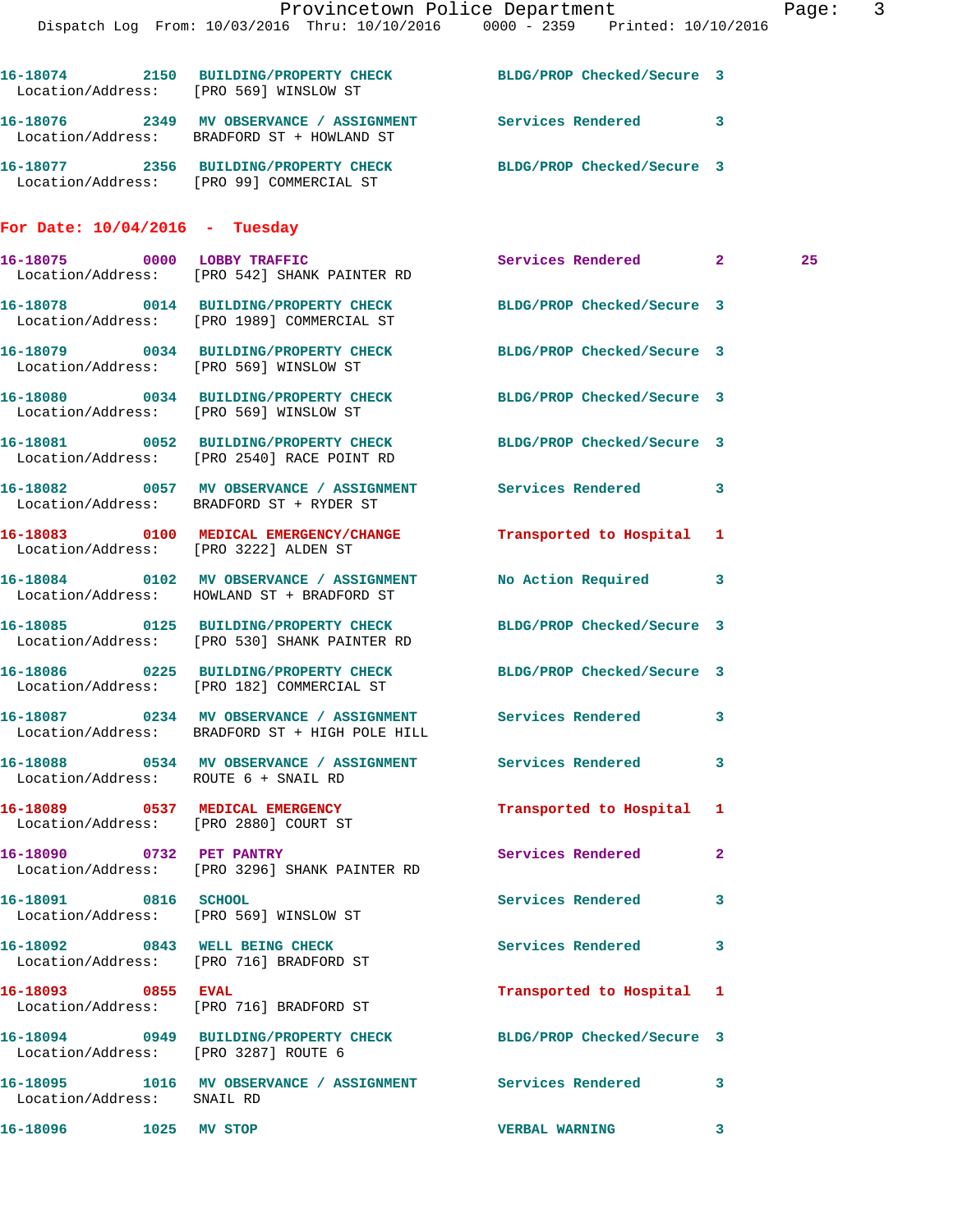|                                     |                                                                                                                   | Provincetown Police Department          | Page: 4      |  |
|-------------------------------------|-------------------------------------------------------------------------------------------------------------------|-----------------------------------------|--------------|--|
|                                     | Dispatch Log From: 10/03/2016 Thru: 10/10/2016 0000 - 2359 Printed: 10/10/2016                                    |                                         |              |  |
|                                     | Location/Address: [PRO 3430] COMMERCIAL ST                                                                        |                                         |              |  |
|                                     | 16-18097 1042 PARK, WALK & TALK 1998 Services Rendered 2<br>Location/Address: [PRO 285] COMMERCIAL ST             |                                         |              |  |
|                                     | 16-18098 1053 BUILDING/PROPERTY CHECK BLDG/PROP Checked/Secure 3<br>Location/Address: [PRO 3259] MACMILLAN WHARF  |                                         |              |  |
| Location/Address: [PRO 430] DYER ST | 16-18100 1103 INJURED DOVE                                                                                        | Services Rendered 2                     |              |  |
| 16-18101 1107 TURTLE                | Location/Address: [PRO 546] ROUTE 6                                                                               | Services Rendered 2                     |              |  |
|                                     | 16-18102 1113 BUILDING/PROPERTY CHECK<br>Location/Address: [PRO 3033] COMMERCIAL ST                               | BLDG/PROP Checked/Secure 3              |              |  |
| 16-18103 1157 D.O.T.                | Location/Address: [PRO 440] HARRY KEMP WAY                                                                        | Transported to Hospital 1               |              |  |
|                                     | 16-18104 1225 DISTURBANCE<br>Location/Address: [PRO 1638] COMMERCIAL ST                                           | Could Not Locate 1                      |              |  |
| 16-18105 1230 ASSIST CITIZEN        | Location/Address: [PRO 542] SHANK PAINTER RD                                                                      | SPOKEN TO DESCRIPTION OF REAL PROPERTY. | 3            |  |
|                                     | 16-18106 1308 PARKING COMPLAINT / GENERAL Services Rendered 3<br>Location/Address: JOHNSON ST + BRADFORD ST       |                                         |              |  |
|                                     | 16-18107 1340 BUILDING/PROPERTY CHECK<br>Location/Address: [PRO 2898] JEROME SMITH RD                             | BLDG/PROP Checked/Secure 3              |              |  |
|                                     | 16-18108 1346 MV OBSERVANCE / ASSIGNMENT Services Rendered 3<br>Location/Address: JEROME SMITH RD + WINSLOW ST    |                                         |              |  |
|                                     | 16-18109 1353 PARK, WALK & TALK<br>Location/Address: [PRO 3121] COMMERCIAL ST                                     | Services Rendered 2                     |              |  |
| 16-18110 1358 MV STOP               | Location/Address: [PRO 606] CONWELL ST                                                                            | VERBAL WARNING 3                        |              |  |
|                                     | Location/Address: [PRO 3222] ALDEN ST                                                                             | Transported to Hospital 1               |              |  |
|                                     | 16-18112 1432 AIRPORT COVERAGE<br>Location/Address: [PRO 516] RACE POINT RD                                       | Services Rendered                       | $\mathbf{2}$ |  |
| 16-18113 1452 AT SCHOOL             | Location/Address: [PRO 569] WINSLOW ST                                                                            | Services Rendered 3                     |              |  |
|                                     | 16-18115 1518 BUILDING/PROPERTY CHECK BLDG/PROP Checked/Secure 3<br>Location/Address: [PRO 1778] SHANK PAINTER RD |                                         |              |  |
|                                     | 16-18116 1523 PARK, WALK & TALK<br>Location/Address: [PRO 105] COMMERCIAL ST                                      | Services Rendered 2                     |              |  |
|                                     | 16-18117 1541 BUILDING/PROPERTY CHECK BLDG/PROP Checked/Secure 3<br>Location/Address: [PRO 3033] COMMERCIAL ST    |                                         |              |  |
|                                     | 16-18118 1632 ASSIST CITIZEN<br>Location/Address: [PRO 63] BRADFORD ST EXT                                        | Services Rendered 3                     |              |  |
|                                     | 16-18119 1654 VERBAL MISSING DECAL<br>Location/Address: STANDISH ST + BRADFORD ST                                 | VERBAL WARNING 3                        |              |  |
|                                     | 16-18121 1710 BUILDING/PROPERTY CHECK BLDG/PROP Checked/Secure 3<br>Location/Address: [PRO 16] BRADFORD ST        |                                         |              |  |
|                                     | 16-18120 1712 LOST DRIVER'S LICENSE Services Rendered 3<br>Location/Address: [PRO 542] SHANK PAINTER RD           |                                         |              |  |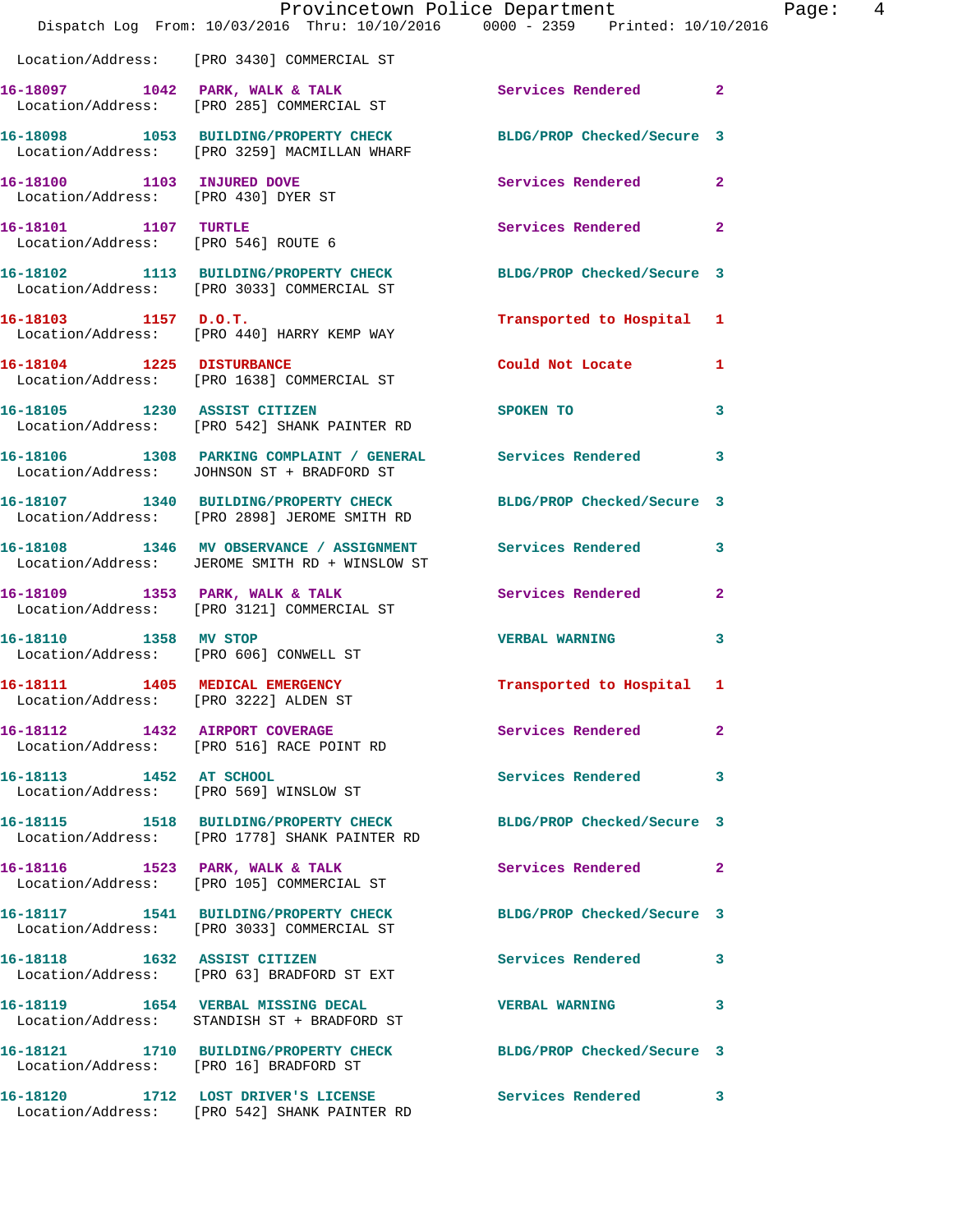|                                      | Dispatch Log From: 10/03/2016 Thru: 10/10/2016 0000 - 2359 Printed: 10/10/2016                                    | Provincetown Police Department |              | Page: 5 |  |
|--------------------------------------|-------------------------------------------------------------------------------------------------------------------|--------------------------------|--------------|---------|--|
| Location/Address: [PRO 2513] ROUTE 6 | 16-18122 1719 MV OBSERVANCE / ASSIGNMENT Services Rendered 3                                                      |                                |              |         |  |
| Refer To Accident: 16-76-AC          | 16-18123 1729 MV VS BIKE<br>Location/Address: [PRO 210] COMMERCIAL ST                                             | Services Rendered 2            |              | 1       |  |
|                                      | 16-18124 1738 DISORDERLY<br>Location/Address: [PRO 3443] COMMERCIAL ST                                            | Services Rendered              | $\mathbf{2}$ |         |  |
|                                      | 16-18125 1920 DOCTOR-ORDERED TRANSPORT Transported to Hospital 1<br>Location/Address: [PRO 3222] ALDEN ST         |                                |              |         |  |
|                                      | 16-18126 2110 BUILDING/PROPERTY CHECK Services Rendered 3<br>Location/Address: [PRO 3259] MACMILLAN WHARF         |                                |              |         |  |
| Location/Address: [PRO 2521] ROUTE 6 | 16-18127 2147 MV OBSERVANCE / ASSIGNMENT Services Rendered 3                                                      |                                |              |         |  |
|                                      | 16-18128 2156 VERBAL SPEED<br>Location/Address: [PRO 2513] ROUTE 6                                                | VERBAL WARNING 3               |              |         |  |
|                                      | 16-18129 2209 BUILDING/PROPERTY CHECK BLDG/PROP Checked/Secure 3<br>Location/Address: [PRO 444] HIGH POLE HILL    |                                |              |         |  |
|                                      | 16-18130 2339 NOISE COMPLAINT<br>Location/Address: [PRO 3443] COMMERCIAL ST                                       | Unfounded 3                    |              |         |  |
|                                      | 16-18131 2347 BUILDING/PROPERTY CHECK<br>Location/Address: [PRO 3296] SHANK PAINTER RD                            | BLDG/PROP Checked/Secure 3     |              |         |  |
|                                      | 16-18132 2351 BUILDING/PROPERTY CHECK BLDG/PROP Checked/Secure 3<br>Location/Address: [PRO 1778] SHANK PAINTER RD |                                |              |         |  |
|                                      | 16-18133 2353 BUILDING/PROPERTY CHECK BLDG/PROP Checked/Secure 3<br>Location/Address: [PRO 545] SHANK PAINTER RD  |                                |              |         |  |
| For Date: $10/05/2016$ - Wednesday   |                                                                                                                   |                                |              |         |  |
|                                      | 16-18135 0000 LOBBY TRAFFIC<br>Location/Address: [PRO 542] SHANK PAINTER RD                                       | Services Rendered 2            |              | 22      |  |
|                                      | 16-18136 0004 MV OBSERVANCE / ASSIGNMENT No Action Required 3<br>Location/Address: HOWLAND ST + BRADFORD ST       |                                |              |         |  |
|                                      | 16-18137 0010 FOUND CAR REMOTE<br>Location/Address: [PRO 2490] PROVINCELANDS RD                                   | Services Rendered 3            |              |         |  |
|                                      | 16-18138 0021 LEG LACERATION<br>Location/Address: [PRO 2144] CONWELL ST                                           | PATIENT REFUSAL 1              |              |         |  |
|                                      | 16-18139 0218 BUILDING/PROPERTY CHECK BLDG/PROP Checked/Secure 3<br>Location/Address: [PRO 440] HARRY KEMP WAY    |                                |              |         |  |
|                                      | 16-18140 0234 BUILDING/PROPERTY CHECK BLDG/PROP Checked/Secure 3<br>Location/Address: [PRO 2898] JEROME SMITH RD  |                                |              |         |  |
|                                      | 16-18141 0254 BUILDING/PROPERTY CHECK BLDG/PROP Checked/Secure 3<br>Location/Address: [PRO 1646] WINSLOW ST       |                                |              |         |  |
|                                      | 16-18142 0348 BUILDING/PROPERTY CHECK BLDG/PROP Checked/Secure 3<br>Location/Address: [PRO 3259] MACMILLAN WHARF  |                                |              |         |  |
| 16-18143 0549 MV STOP                | Location/Address: [PRO 542] SHANK PAINTER RD                                                                      | VERBAL WARNING 3               |              |         |  |
|                                      | 16-18144 0553 BUILDING/PROPERTY CHECK BLDG/PROP Checked/Secure 3<br>Location/Address: [PRO 444] HIGH POLE HILL    |                                |              |         |  |
|                                      | 16-18145 0726 PARK, WALK & TALK Services Rendered 2                                                               |                                |              |         |  |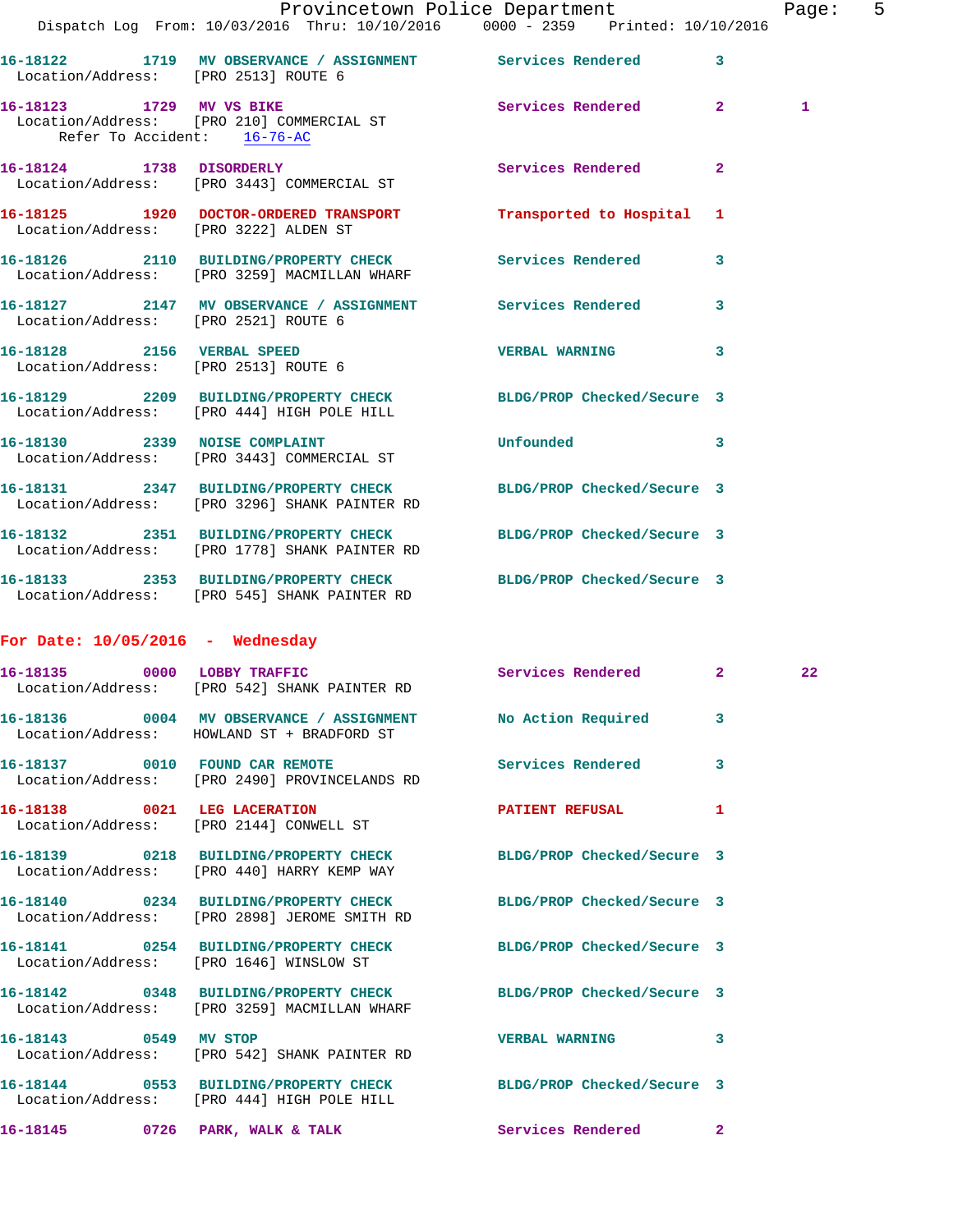|                                      | Dispatch Log From: 10/03/2016 Thru: 10/10/2016 0000 - 2359 Printed: 10/10/2016                                 | Provincetown Police Department | Page: 6      |  |
|--------------------------------------|----------------------------------------------------------------------------------------------------------------|--------------------------------|--------------|--|
|                                      | Location/Address: [PRO 433] RYDER ST EXT                                                                       |                                |              |  |
|                                      | 16-18146 0752 BUILDING/PROPERTY CHECK BLDG/PROP Checked/Secure 3<br>Location/Address: [PRO 99] COMMERCIAL ST   |                                |              |  |
|                                      | 16-18147 0803 BUILDING/PROPERTY CHECK BLDG/PROP Checked/Secure 3<br>Location/Address: [PRO 2500] COMMERCIAL ST |                                |              |  |
|                                      | 16-18149 0815 SERVICE CALL<br>Location/Address: [PRO 569] WINSLOW ST                                           | Services Rendered 3            |              |  |
|                                      | 16-18150 0842 MEDICAL EMERGENCY<br>Location/Address: [PRO 357] COMMERCIAL ST                                   | Services Rendered 1            |              |  |
|                                      | 16-18152 0852 FOLLOW UP<br>Location/Address: [PRO 606] CONWELL ST                                              | Services Rendered 2            |              |  |
|                                      | 16-18155 0939 PARK, WALK & TALK<br>Location/Address: [PRO 379] COMMERCIAL ST                                   | Services Rendered 2            |              |  |
| Location/Address: [PRO 571] ALDEN ST | 16-18154 0948 BUILDING/PROPERTY CHECK BLDG/PROP Checked/Secure 3                                               |                                |              |  |
|                                      | 16-18156 0957 MV OBSERVANCE / ASSIGNMENT Services Rendered 3<br>Location/Address: [PRO 547] COMMERCIAL ST      |                                |              |  |
|                                      | 16-18157 1002 PARK, WALK & TALK/PET PANTRY Services Rendered 2<br>Location/Address: [PRO 537] SHANK PAINTER RD |                                |              |  |
|                                      | 16-18158 1031 PARKING COMPLAINT / GENERAL GONE ON ARRIVAL 3<br>Location/Address: [PRO 1463] COMMERCIAL ST      |                                |              |  |
|                                      | 16-18159 1036 BUILDING/PROPERTY CHECK BLDG/PROP Checked/Secure 3<br>Location/Address: [PRO 564] BAYBERRY AVE   |                                |              |  |
|                                      | 16-18161 1049 MV OBSERVANCE / ASSIGNMENT Services Rendered 3<br>Location/Address: [PRO 3664] HOWLAND ST        |                                |              |  |
|                                      | 16-18162 1110 FINGERPRINTS<br>Location/Address: [PRO 542] SHANK PAINTER RD                                     | Services Rendered              | 3            |  |
| 16-18163 1124 GENERATOR              | Location/Address: [PRO 542] SHANK PAINTER RD                                                                   | Services Rendered 3            |              |  |
| Location/Address: [PRO 3287] ROUTE 6 | 16-18164 1137 BUILDING/PROPERTY CHECK BLDG/PROP Checked/Secure 3                                               |                                |              |  |
|                                      | 16-18167 1318 PARK, WALK & TALK<br>Location/Address: [PRO 2483] COMMERCIAL ST                                  | <b>Services Rendered 22</b>    |              |  |
| 16-18168 1421 SERVE SUMMONS          | Location/Address: [PRO 1493] UPPER MILLER HILL RD                                                              | Services Rendered 3            |              |  |
| 16-18169 1453 AT SCHOOL              | Location/Address: [PRO 569] WINSLOW ST                                                                         | Services Rendered              | 3            |  |
|                                      | 16-18170 1453 DISORDERLY<br>Location/Address: [PRO 2539] RYDER ST EXT                                          | Services Rendered              | $\mathbf{2}$ |  |
| Location/Address: HARRY KEMP WAY     | 16-18172 1532 MV OBSERVANCE / ASSIGNMENT Services Rendered                                                     |                                | 3            |  |
|                                      | 16-18173 1607 BUILDING/PROPERTY CHECK Services Rendered 3<br>Location/Address: [PRO 3259] MACMILLAN WHARF      |                                |              |  |
|                                      | 16-18174 1613 BUILDING/PROPERTY CHECK BLDG/PROP Checked/Secure 3<br>Location/Address: [PRO 525] COMMERCIAL ST  |                                |              |  |
| Location/Address: [PRO 2513] ROUTE 6 | 16-18175 1623 MV OBSERVANCE / ASSIGNMENT Services Rendered 3                                                   |                                |              |  |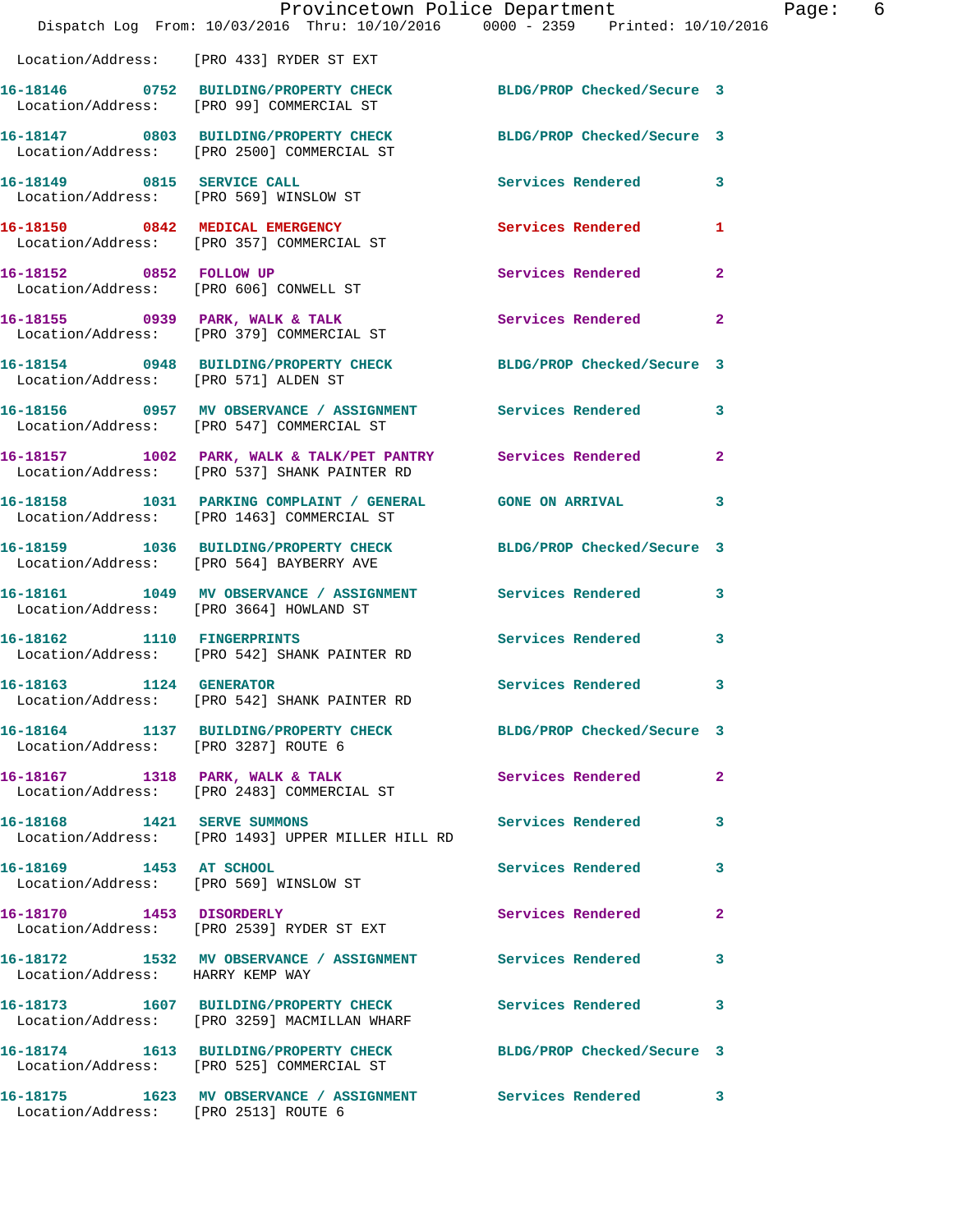|                                                                         | Provincetown Police Department<br>Dispatch Log From: 10/03/2016 Thru: 10/10/2016 0000 - 2359 Printed: 10/10/2016  |                            | Page: 7      |
|-------------------------------------------------------------------------|-------------------------------------------------------------------------------------------------------------------|----------------------------|--------------|
|                                                                         | 16-18176 1642 MV OBSERVANCE / ASSIGNMENT Services Rendered<br>Location/Address: [PRO 106] COMMERCIAL ST           |                            | $\mathbf{3}$ |
| Location/Address: [PRO 2513] ROUTE 6                                    | 16-18177 1657 VERBAL SPEED                                                                                        | <b>VERBAL WARNING</b>      | 3            |
|                                                                         | 16-18179 1734 SYNCHOPAL/RESCUE<br>Location/Address: [PRO 4007] STANDISH ST                                        | PATIENT REFUSAL            | $\mathbf{1}$ |
|                                                                         | 16-18180 1821 BUILDING/PROPERTY CHECK BLDG/PROP Checked/Secure 3<br>Location/Address: [PRO 2490] PROVINCELANDS RD |                            |              |
|                                                                         | 16-18182 1921 BUILDING/PROPERTY CHECK BLDG/PROP Checked/Secure 3<br>Location/Address: [PRO 3287] ROUTE 6          |                            |              |
| Location/Address: [PRO 2521] ROUTE 6                                    | 16-18183 1930 MV OBSERVANCE / ASSIGNMENT Services Rendered                                                        |                            | 3            |
|                                                                         | 16-18184 2005 BUILDING/PROPERTY CHECK BLDG/PROP Checked/Secure 3<br>Location/Address: [PRO 182] COMMERCIAL ST     |                            |              |
|                                                                         | 16-18185 2008 BUILDING/PROPERTY CHECK Services Rendered<br>Location/Address: [PRO 2898] JEROME SMITH RD           |                            | 3            |
|                                                                         | 16-18186 2014 TTY TEST CALL<br>Location/Address: [PRO 542] SHANK PAINTER RD                                       | Services Rendered 1        |              |
|                                                                         | 16-18188 2015 BUILDING/PROPERTY CHECK<br>Location/Address: [PRO 2194] COMMERCIAL ST                               | BLDG/PROP Checked/Secure 3 |              |
|                                                                         | 16-18187 2019 BUILDING/PROPERTY CHECK BLDG/PROP Checked/Secure 3<br>Location/Address: [PRO 182] COMMERCIAL ST     |                            |              |
|                                                                         | 16-18189 2040 VERBAL 1-WAY<br>Location/Address: [PRO 2483] COMMERCIAL ST                                          | <b>VERBAL WARNING</b>      | 3            |
|                                                                         | 16-18190 2049 BUILDING/PROPERTY CHECK Services Rendered 3<br>Location/Address: [PRO 2499] RACE POINT RD           |                            |              |
|                                                                         |                                                                                                                   | BLDG/PROP Checked/Secure 3 |              |
| 16-18192 2106 VERBAL INSPECTION<br>Location/Address: [PRO 2521] ROUTE 6 |                                                                                                                   | <b>VERBAL WARNING</b>      |              |
|                                                                         | 16-18193 2132 BUILDING/PROPERTY CHECK Services Rendered<br>Location/Address: [PRO 564] BAYBERRY AVE               |                            | 3            |
|                                                                         | 16-18194 2248 MEDICAL EMERGENCY<br>Location/Address: [PRO 2396] GARFIELD ST                                       | Transported to Hospital 1  |              |
|                                                                         | 16-18195 2256 NOISE COMPLAINT<br>Location/Address: [PRO 3443] COMMERCIAL ST                                       | SPOKEN TO                  | 3            |
|                                                                         | 16-18197 2330 ASSIST CITIZEN<br>Location/Address: [PRO 542] SHANK PAINTER RD                                      | <b>Services Rendered</b>   | 3            |
|                                                                         | 16-18196 2332 BUILDING/PROPERTY CHECK BLDG/PROP Checked/Secure 3<br>Location/Address: [PRO 444] HIGH POLE HILL    |                            |              |
| For Date: $10/06/2016$ - Thursday                                       |                                                                                                                   |                            |              |
|                                                                         | 16-18198 0010 BUILDING/PROPERTY CHECK<br>Location/Address: [PRO 530] SHANK PAINTER RD                             | BLDG/PROP Checked/Secure 3 |              |
| 16-18199 0023 MV STOP                                                   | Location/Address: ROUTE 6 + SNAIL RD                                                                              | <b>VERBAL WARNING</b>      | 3            |
|                                                                         | 16-18200      0029   MV OBSERVANCE / ASSIGNMENT      No Action Required                                           |                            | 3            |

Location/Address: [PRO 595] BRADFORD ST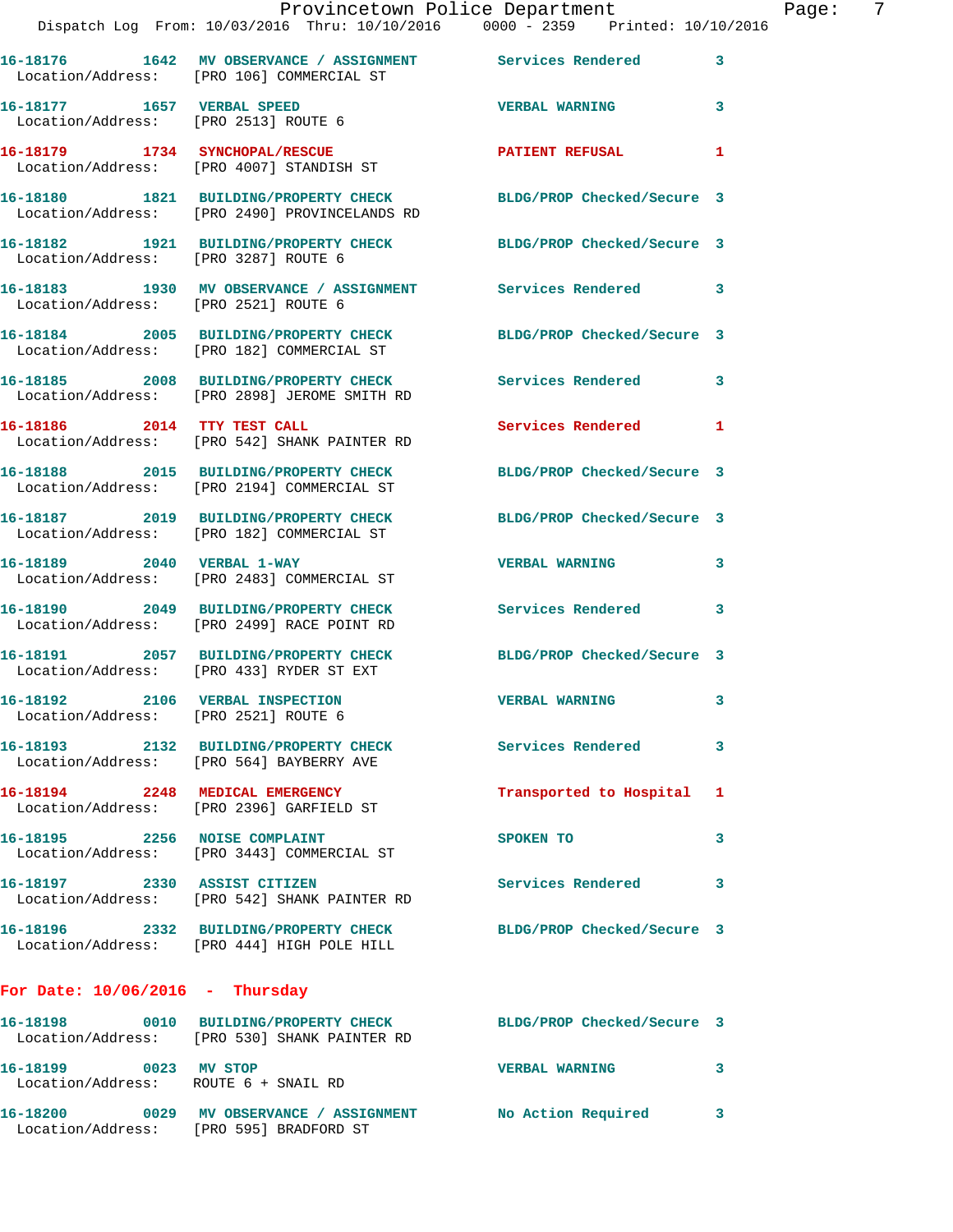|                           | 16-18201 0050 MV OBSERVANCE / ASSIGNMENT Services Rendered 3<br>Location/Address: BRADFORD ST + RYDER ST       |                            |                |    |
|---------------------------|----------------------------------------------------------------------------------------------------------------|----------------------------|----------------|----|
|                           | 16-18202 0142 MV DISABLED<br>Location/Address: [PRO 3287] ROUTE 6                                              | Services Rendered          | $\mathbf{2}$   |    |
|                           | 16-18203 0200 BUILDING/PROPERTY CHECK BLDG/PROP Checked/Secure 3<br>Location/Address: [PRO 2206] COMMERCIAL ST |                            |                |    |
|                           | 16-18204 0337 BUILDING/PROPERTY CHECK<br>Location/Address: [PRO 1989] COMMERCIAL ST                            | BLDG/PROP Checked/Secure 3 |                |    |
|                           | 16-18205 0414 BUILDING/PROPERTY CHECK<br>Location/Address: [PRO 545] SHANK PAINTER RD                          | BLDG/PROP Checked/Secure 3 |                |    |
|                           | 16-18206 0552 BUILDING/PROPERTY CHECK<br>Location/Address: [PRO 3259] MACMILLAN WHARF                          | BLDG/PROP Checked/Secure 3 |                |    |
|                           | 16-18207 0614 LOBBY TRAFFIC<br>Location/Address: [PRO 542] SHANK PAINTER RD                                    | Services Rendered 2        |                | 25 |
|                           | 16-18208 0744 BUILDING/PROPERTY CHECK<br>Location/Address: [PRO 3317] CEMETERY RD                              | BLDG/PROP Checked/Secure 3 |                |    |
|                           | 16-18209 0745 BUILDING/PROPERTY CHECK<br>Location/Address: [PRO 3318] CEMETERY RD                              | BLDG/PROP Checked/Secure 3 |                |    |
|                           | 16-18210 0756 BUILDING/PROPERTY CHECK<br>Location/Address: [PRO 16] BRADFORD ST                                | BLDG/PROP Checked/Secure 3 |                |    |
|                           | 16-18211 0813 SCHOOL DETAIL<br>Location/Address: [PRO 569] WINSLOW ST                                          | Services Rendered          | 3              |    |
| 16-18420 0830 FOLLOW UP   | Location/Address: [PRO 3292] COMMERCIAL ST                                                                     | FOLLOW UP                  | 2              |    |
|                           | 16-18212 0856 PARK, WALK & TALK<br>Location/Address: [PRO 564] BAYBERRY AVE                                    | <b>Services Rendered</b>   | 2              |    |
|                           | 16-18215 0931 WELL BEING CHECK<br>Location/Address: [PRO 716] BRADFORD ST                                      | Services Rendered          | 3              |    |
|                           | 16-18213 0939 ASSIST CITIZEN<br>Location/Address: [PRO 1358] COMMERCIAL ST                                     | Services Rendered          | 3              |    |
|                           | 16-18219 1000 BUILDING/PROPERTY CHECK BLDG/PROP Checked/Secure 3<br>Location/Address: [PRO 3287] ROUTE 6       |                            |                |    |
|                           | 16-18216 1052 BUILDING/PROPERTY CHECK<br>Location/Address: [PRO 2494] BRADFORD ST                              | BLDG/PROP Checked/Secure 3 |                |    |
| 16-18218 1058 ANIMAL CALL | Location/Address: [PRO 1178] PLEASANT ST                                                                       | Services Rendered          | $\overline{2}$ |    |
|                           | 16-18220 1201 BUILDING/PROPERTY CHECK<br>Location/Address: [PRO 571] ALDEN ST                                  | BLDG/PROP Checked/Secure 3 |                |    |
|                           | 16-18221 1223 MEDICAL EMERGENCY<br>Location/Address: [PRO 488] MAYFLOWER ST                                    | Transported to Hospital 1  |                |    |
|                           | 16-18222 1233 FOUND GOLD RING<br>Location/Address: [PRO 2490] PROVINCELANDS RD                                 | <b>Services Rendered</b>   | 3              |    |
|                           | 16-18223 1238 SUSPICIOUS ACTIVITY THE GONE ON ARRIVAL<br>Location/Address: [PRO 560] TREMONT ST                |                            | $\mathbf{2}$   |    |
|                           | 16-18224 1302 MEDICAL EMERGENCY<br>Location/Address: [PRO 3670] SHANK PAINTER RD                               | <b>PATIENT REFUSAL</b>     | 1              |    |
|                           | 16-18225 1309 MEDICAL EMERGENCY/DOT                                                                            | Transported to Hospital 1  |                |    |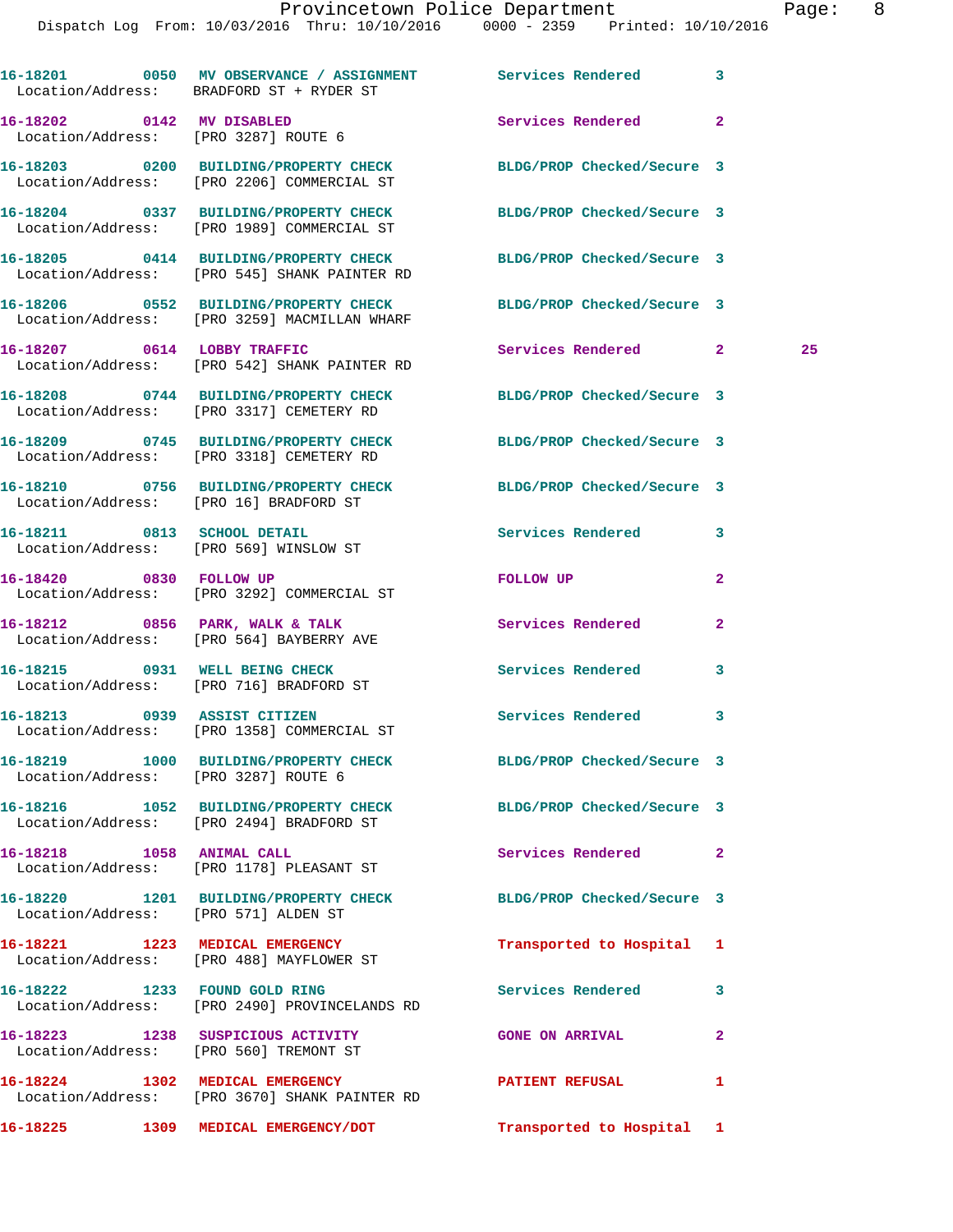|                                                                      | Dispatch Log From: 10/03/2016 Thru: 10/10/2016 0000 - 2359 Printed: 10/10/2016                                 | Provincetown Police Department |              | Page: 9 |  |
|----------------------------------------------------------------------|----------------------------------------------------------------------------------------------------------------|--------------------------------|--------------|---------|--|
|                                                                      | Location/Address: [PRO 440] HARRY KEMP WAY                                                                     |                                |              |         |  |
|                                                                      | 16-18226 1406 911 MISDIAL SPOKEN TO 1<br>Location/Address: [PRO 63] BRADFORD ST EXT                            |                                |              |         |  |
|                                                                      | 16-18227 1613 PARK, WALK & TALK 1997 Services Rendered 2<br>Location/Address: [PRO 105] COMMERCIAL ST          |                                |              |         |  |
|                                                                      | 16-18228 1633 BUILDING/PROPERTY CHECK BLDG/PROP Checked/Secure 3<br>Location/Address: [PRO 3033] COMMERCIAL ST |                                |              |         |  |
|                                                                      | 16-18229 1741 EMERGENCY LIGHTS OUT Taken/Referred to Other 3<br>Location/Address: [PRO 3256] COMMERCIAL ST     |                                |              |         |  |
| Location/Address: [PRO 3440] ROUTE 6                                 | 16-18230 1855 MV OBSERVANCE / ASSIGNMENT Services Rendered 3                                                   |                                |              |         |  |
|                                                                      | 16-18231 1934 BUILDING/PROPERTY CHECK BLDG/PROP Checked/Secure 3<br>Location/Address: [PRO 2499] RACE POINT RD |                                |              |         |  |
|                                                                      | 16-18232 1944 BUILDING/PROPERTY CHECK Services Rendered 3<br>Location/Address: [PRO 3259] MACMILLAN WHARF      |                                |              |         |  |
|                                                                      | 16-18233 2001 BUILDING/PROPERTY CHECK Services Rendered 3<br>Location/Address: [PRO 2540] RACE POINT RD        |                                |              |         |  |
|                                                                      | 16-18234 2012 MV OBSERVANCE / ASSIGNMENT Services Rendered 3<br>Location/Address: [PRO 94] BRADFORD ST         |                                |              |         |  |
|                                                                      | 16-18235 2102 BUILDING/PROPERTY CHECK BLDG/PROP Checked/Secure 3<br>Location/Address: [PRO 2194] COMMERCIAL ST |                                |              |         |  |
|                                                                      | 16-18236 2117 BUILDING/PROPERTY CHECK BLDG/PROP Checked/Secure 3<br>Location/Address: [PRO 16] BRADFORD ST     |                                |              |         |  |
| Location/Address: [PRO 2521] ROUTE 6                                 | 16-18238 2128 ASSIST AGENCY / MUTUAL AID Services Rendered 3                                                   |                                |              |         |  |
| Location/Address: [PRO 2521] ROUTE 6                                 | 16-18239 2136 MV OBSERVANCE / ASSIGNMENT Services Rendered 3                                                   |                                |              |         |  |
|                                                                      | 16-18240 2147 BUILDING/PROPERTY CHECK BLDG/PROP Checked/Secure 3<br>Location/Address: [PRO 105] COMMERCIAL ST  |                                |              |         |  |
| 16-18241 2221 OUI ARREST<br>Refer To Accident: $\overline{16-77-AC}$ | Location/Address: CONWELL ST + RACE POINT RD<br>Refer To Arrest: 16-298-AR                                     | Arrest(s) Made                 | 1            |         |  |
| For Date: $10/07/2016$ - Friday                                      |                                                                                                                |                                |              |         |  |
|                                                                      | 16-18242 0038 LARCENY /FORGERY/ FRAUD Services Rendered<br>Location/Address: [PRO 3443] COMMERCIAL ST          |                                | $\mathbf{2}$ |         |  |
| Location/Address: [PRO 94] BRADFORD ST                               | 16-18243 0232 MV OBSERVANCE / ASSIGNMENT Services Rendered                                                     |                                | 3            |         |  |
|                                                                      | 16-18244 0250 MV OBSERVANCE / ASSIGNMENT Services Rendered<br>Location/Address: BRADFORD ST + HOWLAND ST       |                                | 3            |         |  |
|                                                                      | 16-18245 0254 MV OBSERVANCE / ASSIGNMENT Services Rendered<br>Location/Address: BRADFORD ST + HOWLAND ST       |                                | 3            |         |  |
| 16-18246 0316 LOBBY TRAFFIC                                          | Location/Address: [PRO 542] SHANK PAINTER RD                                                                   | Services Rendered 2            |              | 27      |  |

**16-18247 0317 BUILDING/PROPERTY CHECK Services Rendered 3**  Location/Address: [PRO 1989] COMMERCIAL ST **16-18248 0327 BUILDING/PROPERTY CHECK Services Rendered 3**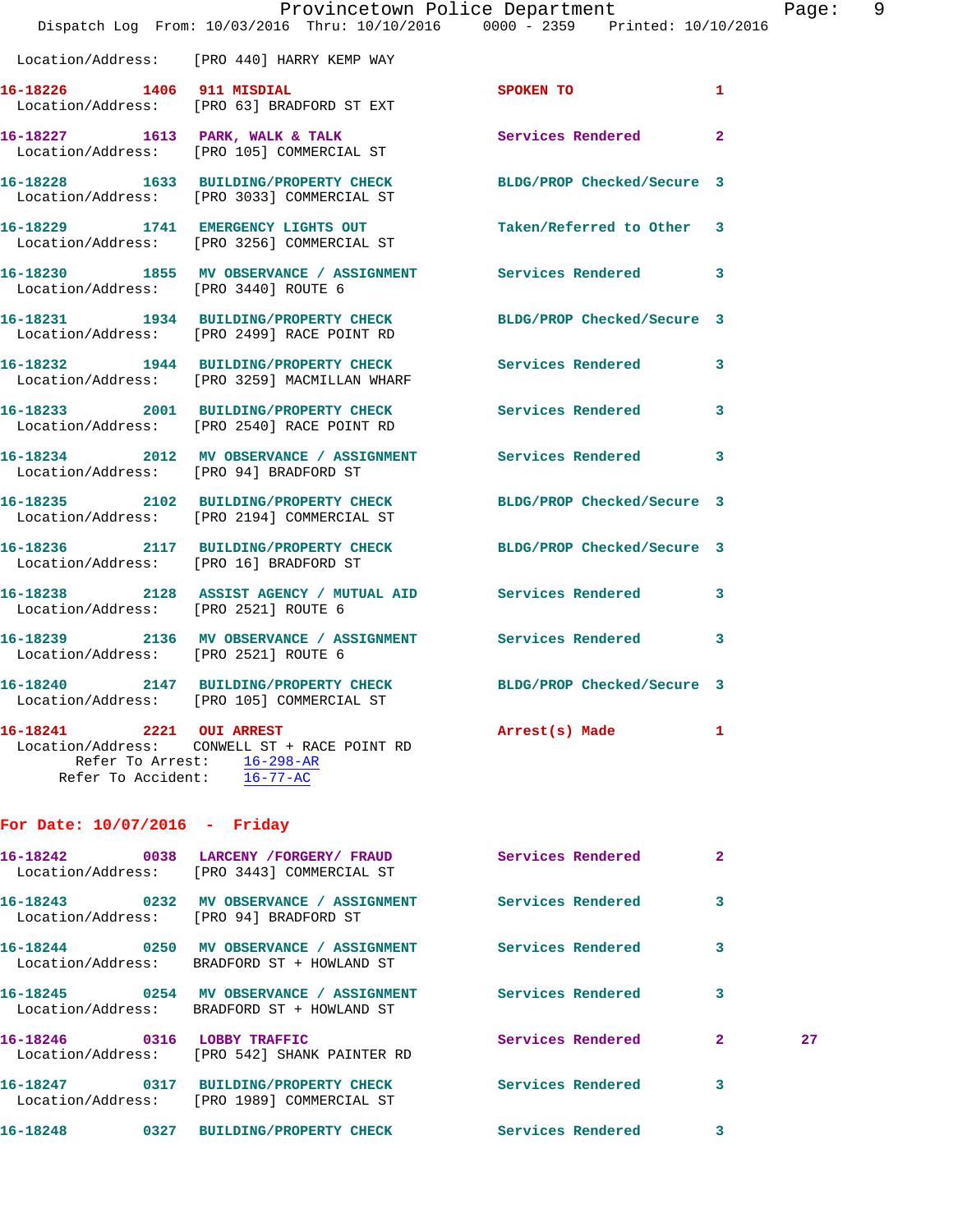|                                                          | Provincetown Police Department<br>Dispatch Log From: 10/03/2016 Thru: 10/10/2016 0000 - 2359 Printed: 10/10/2016 |                            |                         |
|----------------------------------------------------------|------------------------------------------------------------------------------------------------------------------|----------------------------|-------------------------|
|                                                          | Location/Address: [PRO 3259] MACMILLAN WHARF                                                                     |                            |                         |
|                                                          | 16-18249 0342 BUILDING/PROPERTY CHECK<br>Location/Address: [PRO 106] COMMERCIAL ST                               | Services Rendered          | 3                       |
| Location/Address: [PRO 3440] ROUTE 6                     | 16-18250 0352 MV OBSERVANCE / ASSIGNMENT Services Rendered                                                       |                            | 3                       |
|                                                          | 16-18251 0443 BUILDING/PROPERTY CHECK<br>Location/Address: [PRO 2977] COMMERCIAL ST                              | Services Rendered          | 3                       |
|                                                          | 16-18252 0521 MV OBSERVANCE / ASSIGNMENT<br>Location/Address: [PRO 2650] RACE POINT RD                           | Services Rendered          | 3                       |
|                                                          | 16-18253 0529 BUILDING/PROPERTY CHECK Services Rendered<br>Location/Address: [PRO 3430] COMMERCIAL ST            |                            | 3                       |
| 16-18254 0535 FOLLOW UP<br>Location/Address: STANDISH ST |                                                                                                                  | Services Rendered          | $\overline{a}$          |
|                                                          | 16-18255 0616 ASSIST AGENCY / MUTUAL AID Services Rendered<br>Location/Address: [PRO 537] SHANK PAINTER RD       |                            | 3                       |
|                                                          | 16-18257 0800 COFFEE WITH A COP<br>Location/Address: [PRO 539] SHANK PAINTER RD                                  | No Action Required         | 3                       |
|                                                          | 16-18256 0833 SCHOOL DETAIL<br>Location/Address: [PRO 488] MAYFLOWER ST                                          | Services Rendered          | 3                       |
|                                                          | 16-18258 1001 911 REPLACE BATTEIRES<br>Location/Address: [PRO 542] SHANK PAINTER RD                              | Services Rendered          | 1                       |
|                                                          | 16-18259 1016 BUILDING/PROPERTY CHECK<br>Location/Address: [PRO 3033] COMMERCIAL ST                              | BLDG/PROP Checked/Secure 3 |                         |
| 16-18260 1034 HAZARDS                                    | Location/Address: [PRO 3410] COMMERCIAL ST                                                                       | Services Rendered          | $\overline{a}$          |
| 16-18261 1054 ALARM - GENERAL                            | Location/Address: [PRO 2638] COMMERCIAL ST                                                                       | Services Rendered          | 1                       |
| 16-18262 1102 DOG'S IN CAR                               | Location/Address: [PRO 526] RYDER ST EXT                                                                         | SPOKEN TO                  | $\overline{\mathbf{2}}$ |
| Location/Address: [PRO 3287] ROUTE 6                     | 16-18263 1103 BUILDING/PROPERTY CHECK BLDG/PROP Checked/Secure 3                                                 |                            |                         |
|                                                          | 16-18264 1110 911 ABANDONED<br>Location/Address: [PRO 440] HARRY KEMP WAY                                        | SPOKEN TO                  | 1                       |
|                                                          | 16-18265 1146 MEDICAL EMERGENCY<br>Location/Address: [PRO 2474] BRADFORD ST                                      | PATIENT REFUSAL            | 1                       |
|                                                          | 16-18266 1148 MEDICAL EMERGENCY<br>Location/Address: [PRO 684] ATKINS MAYO RD                                    | Transported to Hospital    | 1                       |
|                                                          | 16-18267 1245 BUILDING/PROPERTY CHECK<br>Location/Address: [PRO 3259] MACMILLAN WHARF                            | Services Rendered          | 3                       |
| 16-18268 1300 ANIMAL CALL                                | Location/Address: [PRO 1041] OLD COLONY WAY                                                                      | Taken/Referred to Other    | $\mathbf{2}$            |
| Location/Address: [PRO 2521] ROUTE 6                     | 16-18269 1308 MV OBSERVANCE / ASSIGNMENT                                                                         | No Action Required         | 3                       |
|                                                          | 16-18270 1349 BUILDING/PROPERTY CHECK<br>Location/Address: [PRO 3033] COMMERCIAL ST                              | BLDG/PROP Checked/Secure 3 |                         |
|                                                          | 16-18271 1358 MEDICAL EMERGENCY<br>Location/Address: [PRO 395] COMMERCIAL ST                                     | <b>PATIENT REFUSAL</b>     | 1                       |

Page: 10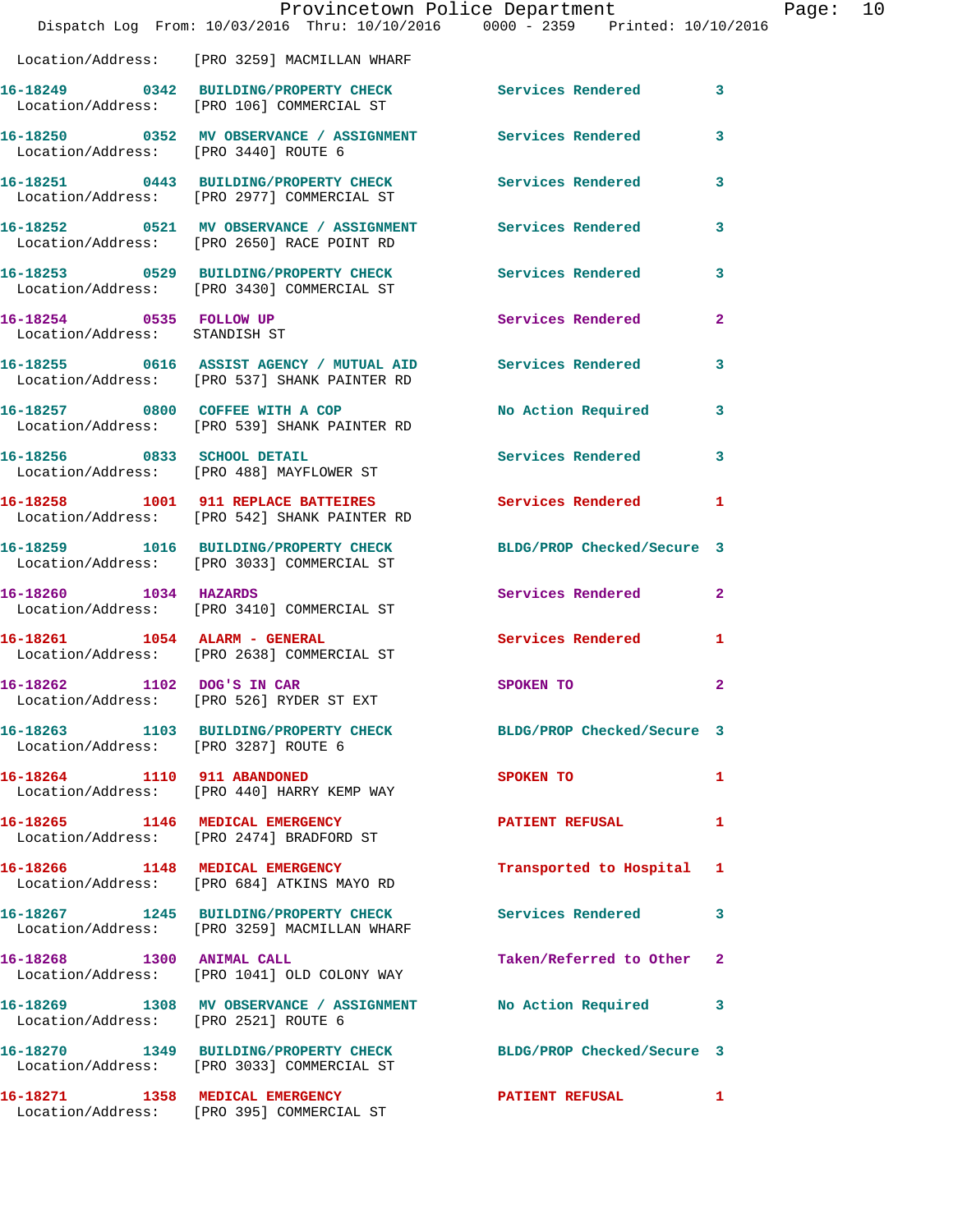Location/Address: [PRO 569] WINSLOW ST **16-18274 1508 SERVICE CALL Services Rendered 3**  Location/Address: [PRO 519] RACE POINT RD **16-18276 1527 PARKED MV COMPLAINT Unfounded 2** 

**16-18273 1448 PARK, WALK & TALK Services Rendered 2** 

**16-18277 1604 MV OBSERVANCE / ASSIGNMENT Services Rendered 3**  Location/Address: [PRO 3430] COMMERCIAL ST 16-18278 1609 CHEST PAINS/RESCUE **1** Services Rendered 1

 Location/Address: [PRO 312] COMMERCIAL ST **16-18279 1615 SERVICE CALL Services Rendered 3**  Location/Address: [PRO 123] COMMERCIAL ST

 Location/Address: [PRO 105] COMMERCIAL ST **16-18282 1636 DOG FOUND/RETURNED Services Rendered 2** 

Location/Address: [PRO 2902] COMMERCIAL ST

Location/Address: [PRO 2478] BRADFORD ST

Location/Address: [PRO 2990] COMMERCIAL ST

**16-18285 1840 BUILDING/PROPERTY CHECK BLDG/PROP Checked/Secure 3**  Location/Address: [PRO 2898] JEROME SMITH RD

Location/Address: [PRO 2967] CONANT ST

**16-18288 1922 VERBAL SPEED/TAIL LIGHT VERBAL WARNING 3**  Location/Address: [PRO 2479] ROUTE 6

**16-18289 1925 VERBAL STOP/TINTED WINDOWS VERBAL WARNING 3**  Location/Address: [PRO 37] BRADFORD ST

Location/Address: PEARL ST + BREWSTER ST

**16-18290 2039 BUILDING/PROPERTY CHECK BLDG/PROP Checked/Secure 3**  Location/Address: [PRO 2977] COMMERCIAL ST

Location/Address: [PRO 433] RYDER ST EXT

**16-18292 2055 DOG IN DISTRESS Services Rendered 2**  Location/Address: [PRO 3430] COMMERCIAL ST

**16-18293 2143 SERVE WARRANT Arrest(s) Made 3**  Location/Address: GOSNOLD ST Refer To Arrest: 16-300-AR

**16-18295 2323 BUILDING/PROPERTY CHECK Services Rendered 3**  Location/Address: [PRO 530] SHANK PAINTER RD

Location/Address: [PRO 1646] WINSLOW ST

**16-18297 2353 BUILDING/PROPERTY CHECK BLDG/PROP Checked/Secure 3**  Location/Address: [PRO 2577] BRADFORD ST

Location/Address: [PRO 3440] ROUTE 6

16-18281 1627 PARK, WALK & TALK **Services Rendered** 2

**16-18283 1757 MV OBSERVANCE / ASSIGNMENT Services Rendered 3** 

16-18284 1824 LIFT ASSIST Services Rendered 1

**16-18287 1917 VERBAL NO LIGHTS VERBAL WARNING 3** 

**16-18291 2053 BUILDING/PROPERTY CHECK BLDG/PROP Checked/Secure 3** 

**16-18296 2351 BUILDING/PROPERTY CHECK BLDG/PROP Checked/Secure 3** 

**16-18298 2355 MV OBSERVANCE / ASSIGNMENT Services Rendered 3**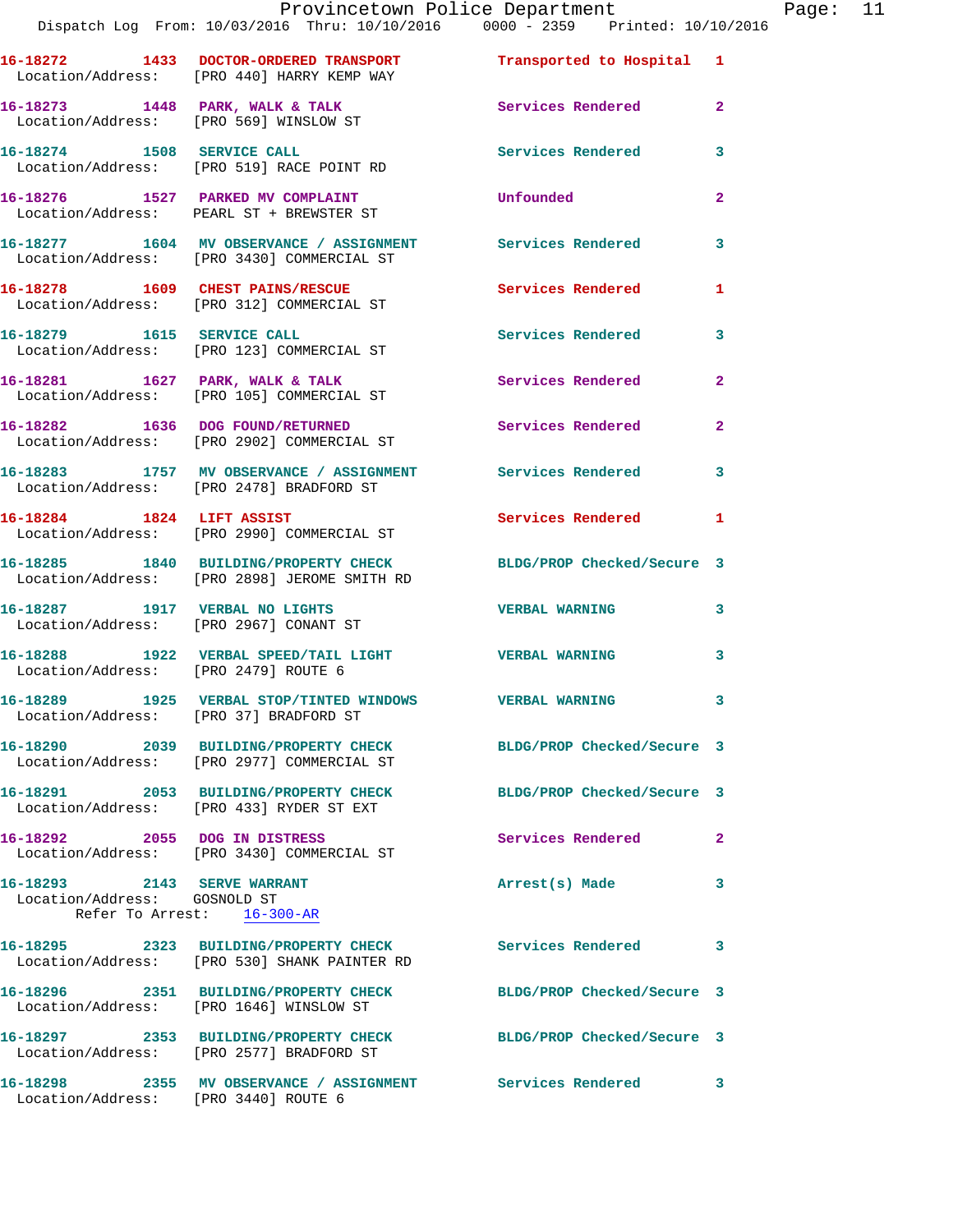|                                        | Dispatch Log From: 10/03/2016 Thru: 10/10/2016 0000 - 2359 Printed: 10/10/2016                                   | Provincetown Police Department |              | Page: 12       |  |
|----------------------------------------|------------------------------------------------------------------------------------------------------------------|--------------------------------|--------------|----------------|--|
| For Date: $10/08/2016$ - Saturday      |                                                                                                                  |                                |              |                |  |
|                                        | 16-18294 0000 LOBBY TRAFFIC Services Rendered 2<br>Location/Address: [PRO 542] SHANK PAINTER RD                  |                                |              | $\overline{4}$ |  |
|                                        | 16-18299 0001 ASSIST CITIZEN/WELLBEING Services Rendered 3<br>Location/Address: [PRO 3450] JEROME SMITH RD       |                                |              |                |  |
|                                        | 16-18300 0007 BUILDING/PROPERTY CHECK BLDG/PROP Checked/Secure 3<br>Location/Address: [PRO 2483] COMMERCIAL ST   |                                |              |                |  |
| 16-18301 0008 MV STOP                  | Location/Address: [PRO 2519] ROUTE 6                                                                             | VERBAL WARNING 3               |              |                |  |
|                                        | 16-18303 0023 MEDICAL EMERGENCY/BP<br>Location/Address: [PRO 1740] BRADFORD ST EXT                               | Transported to Hospital 1      |              |                |  |
|                                        | 16-18302 0025 MV OBSERVANCE / ASSIGNMENT Services Rendered 3<br>Location/Address: BRADFORD ST + HOWLAND ST       |                                |              |                |  |
|                                        | 16-18304 0036 BUILDING/PROPERTY CHECK<br>Location/Address: [PRO 1638] COMMERCIAL ST                              | BLDG/PROP Checked/Secure 3     |              |                |  |
|                                        | 16-18305 0104 MV OBSERVANCE / ASSIGNMENT Services Rendered 3<br>Location/Address: BRADFORD ST + HOWLAND ST       |                                |              |                |  |
|                                        | 16-18306 0120 BUILDING/PROPERTY CHECK BLDG/PROP Checked/Secure 3<br>Location/Address: [PRO 530] SHANK PAINTER RD |                                |              |                |  |
| 16-18307 0121 MV STOP                  | Location/Address: [PRO 2484] BRADFORD ST                                                                         | <b>VERBAL WARNING</b>          | 3            |                |  |
| Location/Address: [PRO 94] BRADFORD ST | 16-18308 0131 MV OBSERVANCE / ASSIGNMENT Services Rendered 3                                                     |                                |              |                |  |
|                                        | 16-18310 0148 BUILDING/PROPERTY CHECK BLDG/PROP Checked/Secure 3<br>Location/Address: [PRO 105] COMMERCIAL ST    |                                |              |                |  |
|                                        | 16-18309 0150 BUILDING/PROPERTY CHECK BLDG/PROP Checked/Secure 3<br>Location/Address: [PRO 447] JEROME SMITH RD  |                                |              |                |  |
|                                        | 16-18311 0212 BUILDING/PROPERTY CHECK BLDG/PROP Checked/Secure 3<br>Location/Address: [PRO 1780] JOHNSON ST      |                                |              |                |  |
|                                        | 16-18312 0214 BUILDING/PROPERTY CHECK Services Rendered<br>Location/Address: [PRO 1989] COMMERCIAL ST            |                                | 3            |                |  |
|                                        | 16-18313 0254 BUILDING/PROPERTY CHECK Services Rendered<br>Location/Address: [PRO 106] COMMERCIAL ST             |                                | $\mathbf{3}$ |                |  |
|                                        | 16-18314 0303 BUILDING/PROPERTY CHECK BLDG/PROP Checked/Secure 3<br>Location/Address: [PRO 3609] COMMERCIAL ST   |                                |              |                |  |
| Location/Address: [PRO 2521] ROUTE 6   | 16-18315 0332 MV OBSERVANCE / ASSIGNMENT Services Rendered 3                                                     |                                |              |                |  |
|                                        | 16-18316 0405 BUILDING/PROPERTY CHECK Services Rendered<br>Location/Address: [PRO 3430] COMMERCIAL ST            |                                | 3            |                |  |
| Location/Address: ROUTE 6 + HOWLAND ST | 16-18317 0504 MV OBSERVANCE / ASSIGNMENT Services Rendered                                                       |                                | 3            |                |  |
|                                        | 16-18318 0518 MV OBSERVANCE / ASSIGNMENT Services Rendered<br>Location/Address: [PRO 2650] RACE POINT RD         |                                | 3            |                |  |
| Location/Address: [PRO 453] KILEY CT   | 16-18319 0527 MEDICAL EMERGENCY/BREATHING                                                                        | Transported to Hospital 1      |              |                |  |
| Location/Address: [PRO 16] BRADFORD ST | 16-18320 0610 BUILDING/PROPERTY CHECK BLDG/PROP Checked/Secure 3                                                 |                                |              |                |  |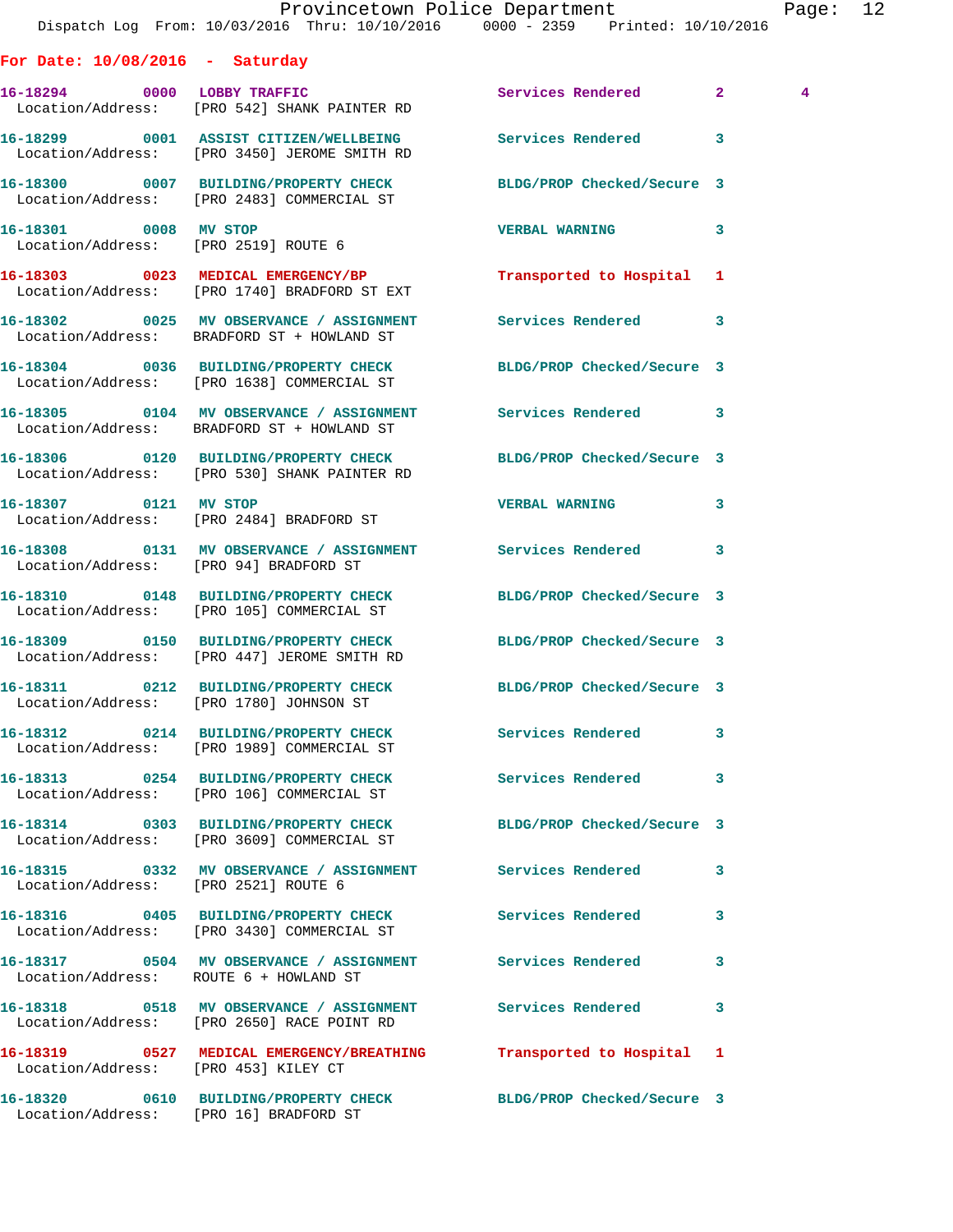|                                                          | Provincetown Police Department<br>Dispatch Log From: 10/03/2016 Thru: 10/10/2016 0000 - 2359 Printed: 10/10/2016                                     |                     |              | Page: 13     |  |
|----------------------------------------------------------|------------------------------------------------------------------------------------------------------------------------------------------------------|---------------------|--------------|--------------|--|
|                                                          | 16-18321 0708 MEDICAL EMERGENCY Transported to Hospital 1<br>Location/Address: [PRO 716] BRADFORD ST                                                 |                     |              |              |  |
|                                                          | 16-18322 0721 INJURED SEAGULL GONE ON ARRIVAL 2<br>Location/Address: CARVER ST + BRADFORD ST                                                         |                     |              |              |  |
|                                                          | 16-18323 0813 PARKING COMPLAINT / GENERAL Services Rendered 3<br>Location/Address: RYDER ST                                                          |                     |              |              |  |
|                                                          | 16-18324 0828 MALFUNCTIONING SMOKE DETECTOR Services Rendered 1<br>Location/Address: [PRO 1791] BRADFORD ST                                          |                     |              |              |  |
|                                                          | 16-18325 0931 PARKING COMPLAINT / GENERAL GONE ON ARRIVAL 3<br>Location/Address: [PRO 3736] COMMERCIAL ST                                            |                     |              |              |  |
| 16-18326 0939 FOLLOW UP<br>Location/Address: STANDISH ST |                                                                                                                                                      | Services Rendered 2 |              |              |  |
|                                                          | 16-18327 0948 BUILDING/PROPERTY CHECK BLDG/PROP Checked/Secure 3<br>Location/Address: [PRO 3033] COMMERCIAL ST                                       |                     |              |              |  |
|                                                          | 16-18328 1055 BUILDING/PROPERTY CHECK Services Rendered 3<br>Location/Address: [PRO 2483] COMMERCIAL ST                                              |                     |              |              |  |
|                                                          | 16-18329 1127 LOST WALLET<br>Location/Address: [PRO 542] SHANK PAINTER RD                                                                            | Services Rendered 3 |              |              |  |
|                                                          | 16-18330 1148 DISTURBANCE<br>Location/Address: CONANT ST + COMMERCIAL ST                                                                             | Could Not Locate 1  |              | $\mathbf{2}$ |  |
|                                                          | 16-18331 1204 PARKING COMPLAINT / GENERAL Services Rendered 3<br>Location/Address: [PRO 1509] BRADFORD ST                                            |                     |              |              |  |
|                                                          | 16-18333 1256 ESCORT/TRANSPORT 1 Taken/Referred to Other 3<br>Location: [OT] BARNSTABE HOUSE OF CORRECTION<br>Refer To Arrest: $\frac{16-300-AR}{1}$ |                     |              |              |  |
|                                                          | 16-18334 1304 LOST KEYS 16-18334 2007 1304 16-18334<br>Location/Address: [PRO 542] SHANK PAINTER RD                                                  |                     |              |              |  |
|                                                          | 16-18335 1308 MV COMPLAINT<br>Location/Address: [PRO 116] COMMERCIAL ST                                                                              | Services Rendered 3 |              |              |  |
|                                                          | 16-18336 1350 ALARM - GENERAL BLDG/PROP Checked/Secure 1<br>Location/Address: [PRO 3298] WEST FRANKLIN ST                                            |                     |              |              |  |
|                                                          | 16-18337 1413 LOST GLASSES<br>Location/Address: [PRO 542] SHANK PAINTER RD                                                                           | Services Rendered 3 |              |              |  |
| 16-18338 1415 ASSIST CITIZEN                             | Location/Address: [PRO 542] SHANK PAINTER RD                                                                                                         | SPOKEN TO 3         |              |              |  |
|                                                          | 16-18339 1521 PARK, WALK & TALK<br>Location/Address: [PRO 105] COMMERCIAL ST                                                                         | Services Rendered   | $\mathbf{2}$ |              |  |
|                                                          | 16-18340 1544 MV OBSERVANCE / ASSIGNMENT Services Rendered 3<br>Location/Address: HIGH POLE HL + BRADFORD ST                                         |                     |              |              |  |
|                                                          | 16-18341 1638 BUILDING/PROPERTY CHECK BLDG/PROP Checked/Secure 3<br>Location/Address: [PRO 3033] COMMERCIAL ST                                       |                     |              |              |  |
|                                                          | 16-18342 1731 ASSIST CITIZEN<br>Location/Address: [PRO 453] KILEY CT                                                                                 | Services Rendered 3 |              |              |  |
|                                                          | 16-18343 1740 LOST KEYS<br>Location: [PRO 3431] LOPES SQUARE                                                                                         | Services Rendered 3 |              |              |  |
|                                                          | 16-18344 1805 BUILDING/PROPERTY CHECK BLDG/PROP Checked/Secure 3<br>Location/Address: [PRO 2898] JEROME SMITH RD                                     |                     |              |              |  |
|                                                          | 16-18345 1808 BUILDING/PROPERTY CHECK BLDG/PROP Checked/Secure 3                                                                                     |                     |              |              |  |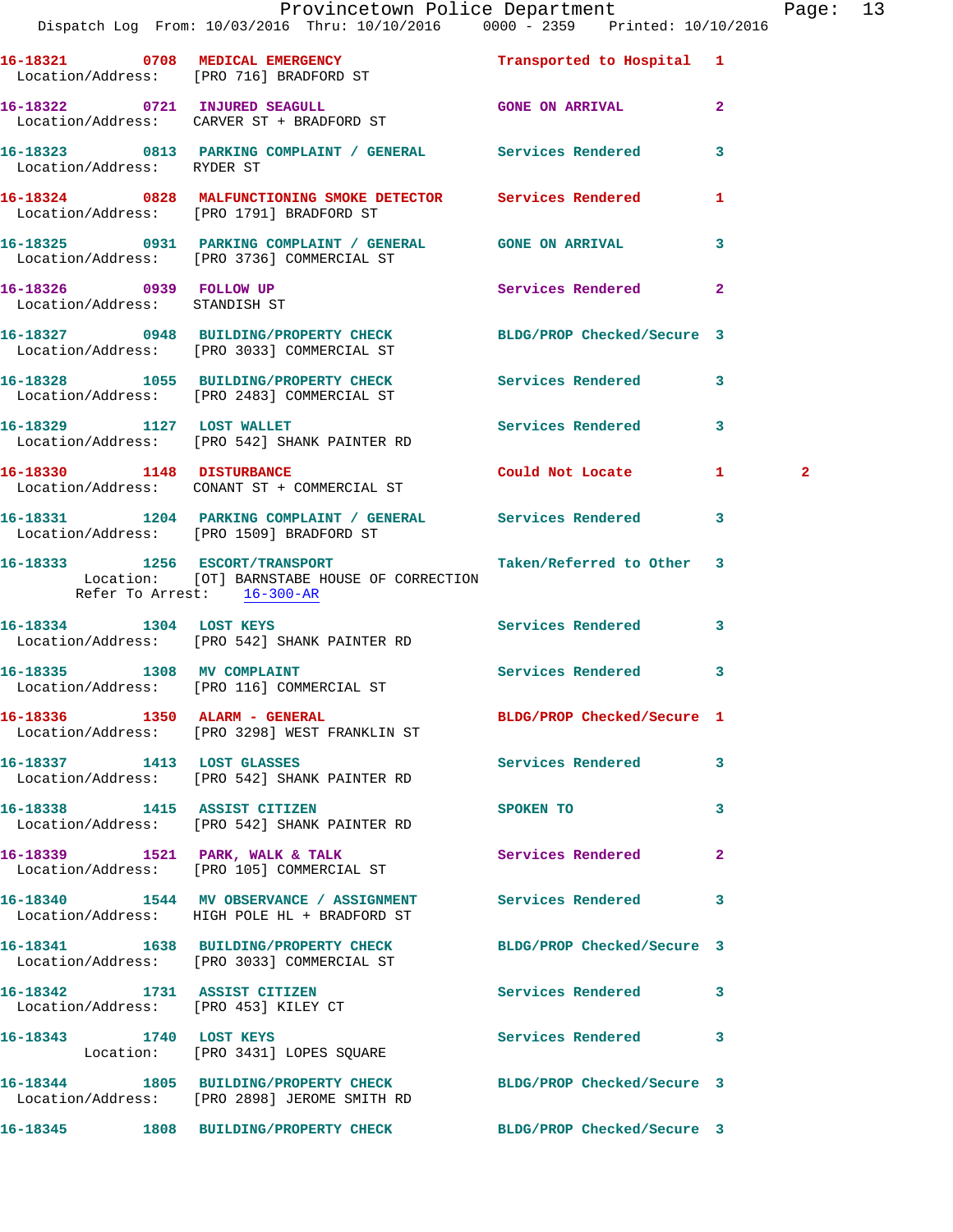|                                     | Provincetown Police Department The Page: 14<br>Dispatch Log From: 10/03/2016 Thru: 10/10/2016 0000 - 2359 Printed: 10/10/2016 |                           |                |    |  |
|-------------------------------------|-------------------------------------------------------------------------------------------------------------------------------|---------------------------|----------------|----|--|
|                                     | Location/Address: [PRO 440] HARRY KEMP WAY                                                                                    |                           |                |    |  |
|                                     | 16-18346 1828 FOLLOW UP 3POKEN TO<br>Location/Address: [PRO 1347] COMMERCIAL ST                                               |                           | $\overline{2}$ |    |  |
|                                     | 16-18347 1831 MEDICAL EMERGENCY PATIENT REFUSAL 1<br>Location/Address: [PRO 105] COMMERCIAL ST                                |                           |                |    |  |
| Location/Address: SHANK PAINTER RD  | 16-18348 1836 MV OBSERVANCE / ASSIGNMENT No Action Required 3                                                                 |                           |                |    |  |
|                                     | 16-18350 1912 BAR CHECK<br>Location/Address: [PRO 3837] COMMERCIAL ST                                                         | Services Rendered 2       |                |    |  |
|                                     | 16-18351 2004 MV STOP<br>Location/Address: ROUTE 6 + CONWELL ST                                                               | <b>VERBAL WARNING 3</b>   |                |    |  |
|                                     | 16-18352 2016 BUILDING/PROPERTY CHECK BLDG/PROP Checked/Secure 3<br>Location/Address: [PRO 530] SHANK PAINTER RD              |                           |                |    |  |
|                                     | 16-18353 2021 BAR CHECK<br>Location/Address: [PRO 3430] COMMERCIAL ST                                                         | Services Rendered 2       |                |    |  |
|                                     | 16-18354 2025 COMPLAINT<br>Location/Address: [PRO 554] TREMONT ST                                                             | Services Rendered 3       |                |    |  |
| Location/Address: [PRO 521] ROUTE 6 | 16-18355 2037 BUILDING/PROPERTY CHECK BLDG/PROP Checked/Secure 3                                                              |                           |                |    |  |
|                                     | 16-18356 2059 BUILDING/PROPERTY CHECK BLDG/PROP Checked/Secure 3<br>Location/Address: [PRO 433] RYDER ST EXT                  |                           |                |    |  |
|                                     | 16-18357 2104 MEDICAL EMERGENCY PATIENT REFUSAL 1<br>Location/Address: [PRO 3132] COMMERCIAL ST                               |                           |                |    |  |
|                                     | 16-18358 2117 ASSIST CITIZEN<br>Location/Address: [PRO 2144] CONWELL ST                                                       | Services Rendered 3       |                |    |  |
|                                     | 16-18359 2120 MEDICAL EMERGENCY NEWSFALL PATIENT REFUSAL 1<br>Location/Address: [PRO 2144] CONWELL ST                         |                           |                |    |  |
| Location/Address: THISTLEMORE WAY   | 16-18361 2307 BUILDING/PROPERTY CHECK BLDG/PROP Checked/Secure 3                                                              |                           |                |    |  |
|                                     | 16-18362 2314 MEDICAL EMERGENCY/ABDOMINAL<br>Location/Address: [PRO 3670] SHANK PAINTER RD                                    | Transported to Hospital 1 |                |    |  |
| 16-18363 2319 NOISE COMPLAINT       | Location/Address: [PRO 2601] MILLER HILL RD                                                                                   | Services Rendered         | 3              |    |  |
| 16-18364 2340 MV STOP               | Location/Address: HIGH POLE HILL + BRADFORD ST                                                                                | <b>VERBAL WARNING</b>     | 3              |    |  |
|                                     | 16-18365 2350 BUILDING/PROPERTY CHECK BLDG/PROP Checked/Secure 3<br>Location/Address: [PRO 526] RYDER ST EXT                  |                           |                |    |  |
| For Date: $10/09/2016$ - Sunday     |                                                                                                                               |                           |                |    |  |
| 16-18360 0000 LOBBY TRAFFIC         | Location/Address: [PRO 542] SHANK PAINTER RD                                                                                  | Services Rendered 2       |                | 20 |  |

Location/Address: [PRO 530] SHANK PAINTER RD

Location/Address: [PRO 1919] KILEY CT

**16-18367 0012 MV OBSERVANCE / ASSIGNMENT Services Rendered 3**  Location/Address: [PRO 94] BRADFORD ST

**16-18366 0000 MV OBSERVANCE / ASSIGNMENT No Action Required 3 16-18368 0011 HAZARDS Services Rendered 2**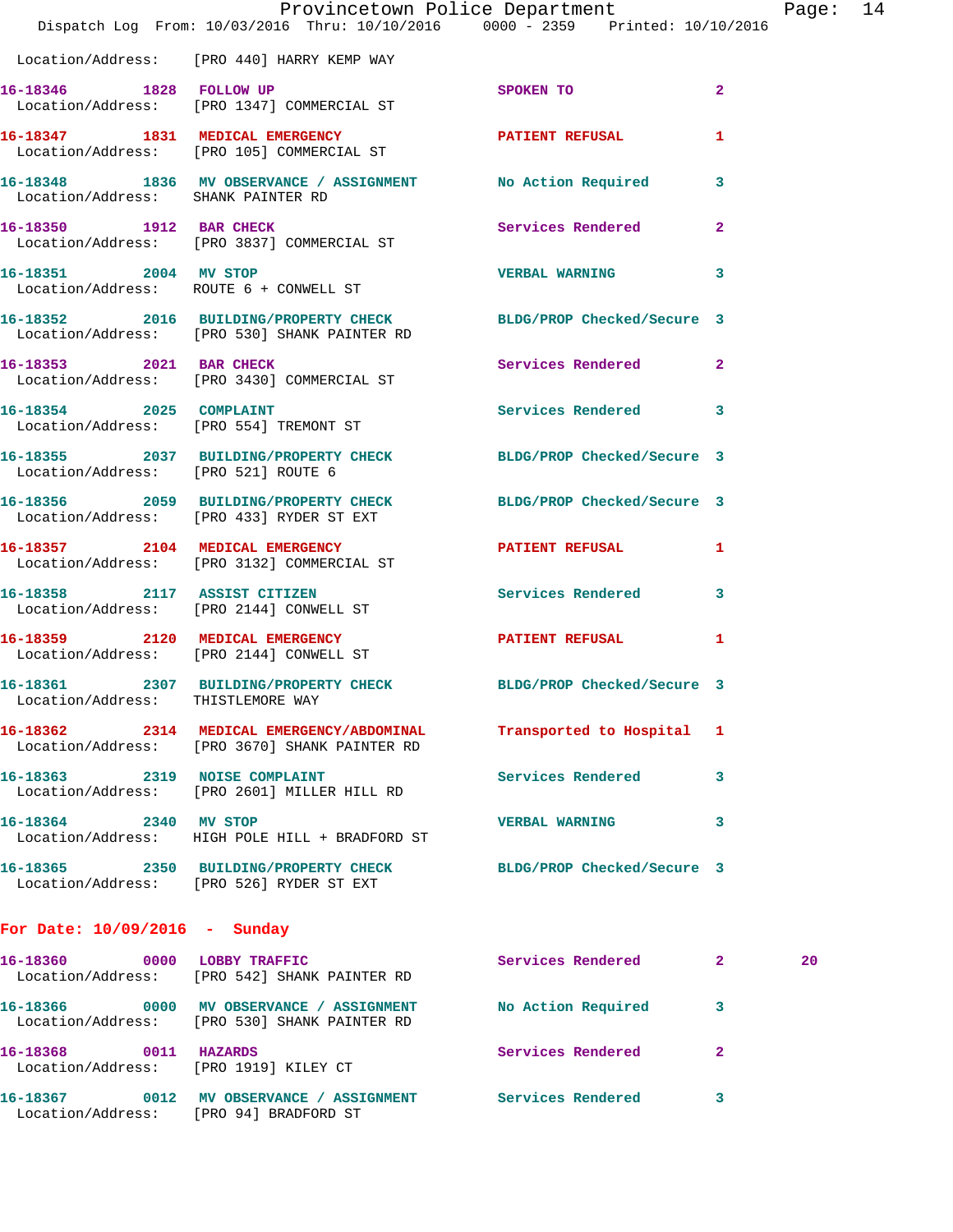|                                                                | Provincetown Police Department<br>Dispatch Log From: $10/03/2016$ Thru: $10/10/2016$ 0000 - 2359 Printed: $10/10/2016$ |                           | Pa             |
|----------------------------------------------------------------|------------------------------------------------------------------------------------------------------------------------|---------------------------|----------------|
|                                                                | 16-18369 0131 BUILDING/PROPERTY CHECK BLDG/PROP Checked/Secure 3<br>Location/Address: [PRO 1646] WINSLOW ST            |                           |                |
|                                                                | 16-18370 0140 BUILDING/PROPERTY CHECK BLDG/PROP Checked/Secure 3<br>Location/Address: [PRO 16] BRADFORD ST             |                           |                |
|                                                                | 16-18371 0152 BOAT/HARBORMASTER<br>Location/Address: [PRO 2483] COMMERCIAL ST                                          | SPOKEN TO                 | $\mathbf{2}$   |
|                                                                | 16-18372 0208 NOISE COMPLAINT<br>Location/Address: [PRO 2284] MACMILLAN                                                | SPOKEN TO                 | $\mathbf{3}$   |
|                                                                | 16-18373 0510 MV OBSERVANCE / ASSIGNMENT Services Rendered<br>Location/Address: BRADFORD ST + HIGH POLE HILL           |                           | 3              |
|                                                                | 16-18374 0538 MEDICAL/VOMITTING<br>Location/Address: [PRO 78] BRADFORD ST                                              | Transported to Hospital 1 |                |
|                                                                | 16-18375   0557   BUILDING/PROPERTY CHECK   BLDG/PROP Checked/Secure   3<br>Location/Address: [PRO 569] WINSLOW ST     |                           |                |
|                                                                | 16-18376 0749 BUILDING/PROPERTY CHECK Services Rendered<br>Location/Address: [PRO 433] RYDER ST EXT                    |                           | $\mathbf{3}$   |
|                                                                | 16-18377 0803 BUILDING/PROPERTY CHECK Services Rendered<br>Location/Address: [PRO 3430] COMMERCIAL ST                  |                           | 3              |
|                                                                | 16-18378 0806 PROPANE ODOR<br>Location/Address: [PRO 1094] RACE POINT RD                                               | Services Rendered         | $\mathbf{2}$   |
|                                                                | 16-18379 0841 MV DISABLED<br>Location/Address: STANDISH ST + COMMERCIAL ST                                             | Services Rendered         | $\overline{2}$ |
|                                                                | 16-18380 0854 BUILDING/PROPERTY CHECK Services Rendered<br>Location/Address: [PRO 2483] COMMERCIAL ST                  |                           | 3              |
|                                                                | 16-18381 0938 BUILDING/PROPERTY CHECK Services Rendered 3<br>Location/Address: [PRO 3033] COMMERCIAL ST                |                           |                |
|                                                                | 16-18382 0946 BUILDING/PROPERTY CHECK Services Rendered<br>Location/Address: [PRO 3259] MACMILLAN WHARF                |                           | 3              |
| 16-18383 0953 ALARM - FIRE<br>Location/Address: OLD COLONY WAY |                                                                                                                        | No Action Required 1      |                |
|                                                                | 16-18384 1002 BUILDING/PROPERTY CHECK BLDG/PROP Checked/Secure 3<br>Location/Address: [PRO 3033] COMMERCIAL ST         |                           |                |
|                                                                | 16-18386 1006 MV OBSERVANCE / ASSIGNMENT Services Rendered<br>Location/Address: [PRO 2521] ROUTE 6                     |                           | 3              |
| 16-18385 1012 VANDALISM                                        | Location/Address: [PRO 1231] COMMERCIAL ST                                                                             | Services Rendered         | 3              |
| 16-18387 1052 HAZARDS<br>Location/Address: BRADFORD ST         |                                                                                                                        | Removed Hazard            | $\overline{a}$ |
|                                                                | 16-18388 1110 BUILDING/PROPERTY CHECK Services Rendered<br>Location/Address: [PRO 2898] JEROME SMITH RD                |                           | 3              |
| 16-18389 1118 LOST WALLET                                      | Location/Address: [PRO 542] SHANK PAINTER RD                                                                           | Services Rendered 3       |                |
|                                                                | 16-18390 1210 LARCENY / FORGERY / FRAUD FOLLOW UP<br>Location/Address: [PRO 312] COMMERCIAL ST                         |                           | $\mathbf{2}$   |
|                                                                | 16-18391 1229 ASSIST CITIZEN<br>Location/Address: CARVER ST + COMMERCIAL ST                                            | Services Rendered 3       |                |
|                                                                | 16-18392 1317 BUILDING/PROPERTY CHECK Peace Restored                                                                   |                           | 3              |

Location/Address: [PRO 2500] COMMERCIAL ST

age: 15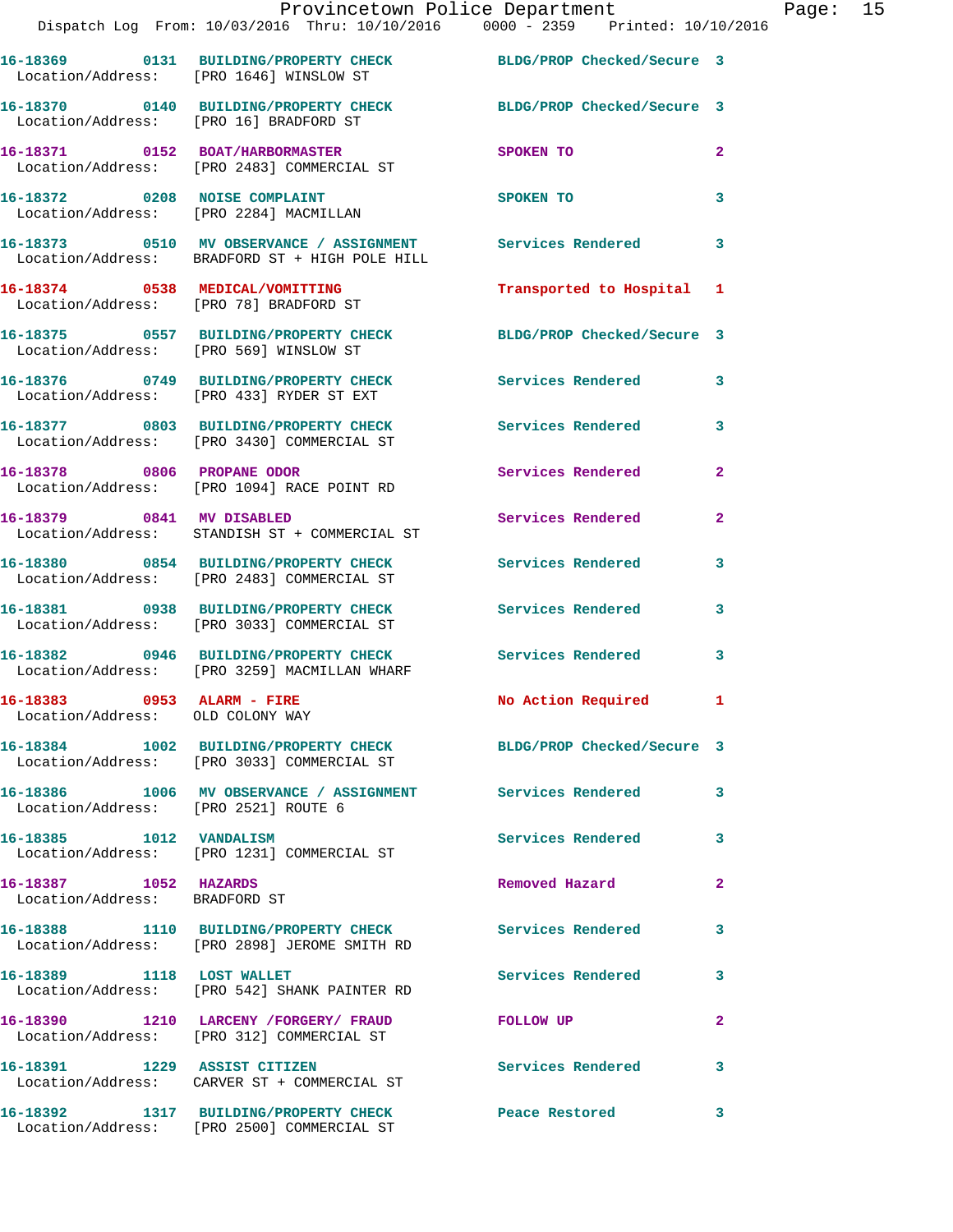Dispatch Log From: 10/03/2016 Thru: 10/10/2016 0000 - 2359 Printed: 10/10/2016

|                                 | 16-18393 1334 BUILDING/PROPERTY CHECK<br>Location/Address: [PRO 2490] PROVINCELANDS RD | <b>Services Rendered</b>   | $\mathbf{3}$               |  |  |  |
|---------------------------------|----------------------------------------------------------------------------------------|----------------------------|----------------------------|--|--|--|
| 16-18394 1344 MV ACCIDENT       | Location/Address: [PRO 2543] MACMILLAN WHARF                                           | No Action Required         | $\mathbf{1}$               |  |  |  |
|                                 | 16-18395 1352 ALARM - GENERAL<br>Location/Address: [PRO 514] RACE POINT RD             | SPOKEN TO                  | $\mathbf{1}$               |  |  |  |
|                                 | 16-18396 1538 VERBAL STOP SIGN<br>Location/Address: [PRO 1514] BRADFORD ST             | <b>VERBAL WARNING</b>      | 3                          |  |  |  |
| Location/Address: COMMERCIAL ST | 16-18397 1538 BUILDING/PROPERTY CHECK                                                  | BLDG/PROP Checked/Secure 3 |                            |  |  |  |
|                                 | 16-18398 1611 FIRST AID REQUEST<br>Location/Address: [PRO 356] COMMERCIAL ST           | Services Rendered          | $\mathbf{1}$               |  |  |  |
| 16-18400 1620 TREE HAZARD       | Location/Address: [PRO 3343] SEASHORE PARK DR                                          | No Action Required         | $\mathbf{2}$               |  |  |  |
|                                 | 16-18401 1648 BUILDING/PROPERTY CHECK<br>Location/Address: [PRO 530] SHANK PAINTER RD  | BLDG/PROP Checked/Secure 3 |                            |  |  |  |
|                                 | 16-18402 1751 BOAT/HARBORMASTER<br>Location/Address: [PRO 3259] MACMILLAN WHARF        | Taken/Referred to Other    | $\mathbf{2}$               |  |  |  |
|                                 | 16-18403 1809 VERBAL FAIL TO ILLUMINATE<br>Location/Address: STANDISH ST + BRADFORD ST | <b>VERBAL WARNING</b>      | 3                          |  |  |  |
| 16-18404 1814 VERBAL HEADLIGHT  | Location: [PRO 3431] LOPES SQUARE                                                      | <b>VERBAL WARNING</b>      | 3                          |  |  |  |
|                                 | 16-18405 1824 PARK, WALK & TALK<br>Location/Address: [PRO 106] COMMERCIAL ST           | <b>Services Rendered</b>   | $\mathbf{2}$               |  |  |  |
| 16-18406 1834 VERBAL LIGHTS     | Location/Address: PROVINCELANDS RD + BRADFORD ST EXT                                   | <b>VERBAL WARNING</b>      | 3                          |  |  |  |
|                                 | 16-18407 1840 BUILDING/PROPERTY CHECK<br>Location/Address: [PRO 1778] SHANK PAINTER RD | BLDG/PROP Checked/Secure 3 |                            |  |  |  |
|                                 | 16-18408 1907 FOOD POISONING/TRANSPORT<br>Location/Address: [PRO 245] COMMERCIAL ST    | Transported to Hospital 1  |                            |  |  |  |
| 16-18409                        | 2031 BUILDING/PROPERTY CHECK<br>Location/Address: [PRO 1638] COMMERCIAL ST             | BLDG/PROP Checked/Secure 3 |                            |  |  |  |
|                                 | 16-18410 2110 OBJECT IN THROAT/TRANSPORT<br>Location/Address: [PRO 442] HARRY KEMP WAY | Transported to Hospital 1  |                            |  |  |  |
| 16-18411 2116 TREE LIMB         | Location/Address: WASHINGTON AVE + COMMERCIAL ST                                       | Taken/Referred to Other 2  |                            |  |  |  |
| For Date: $10/10/2016$ - Monday |                                                                                        |                            |                            |  |  |  |
|                                 | 16-18414 0006 MV OBSERVANCE / ASSIGNMENT<br>Location/Address: [PRO 2577] BRADFORD ST   | No Action Required         | $\overline{\phantom{a}}$ 3 |  |  |  |
| 16-18415 0009 LOBBY TRAFFIC     | Location/Address: [PRO 542] SHANK PAINTER RD                                           | Services Rendered          | $\mathbf{2}$               |  |  |  |
|                                 | 16-18416 0018 BUILDING/PROPERTY CHECK<br>Location/Address: [PRO 2977] COMMERCIAL ST    | BLDG/PROP Checked/Secure 3 |                            |  |  |  |
|                                 | 16-18417 0032 BUILDING/PROPERTY CHECK<br>Location/Address: [PRO 2898] JEROME SMITH RD  | BLDG/PROP Checked/Secure 3 |                            |  |  |  |
|                                 |                                                                                        | BLDG/PROP Checked/Secure 3 |                            |  |  |  |